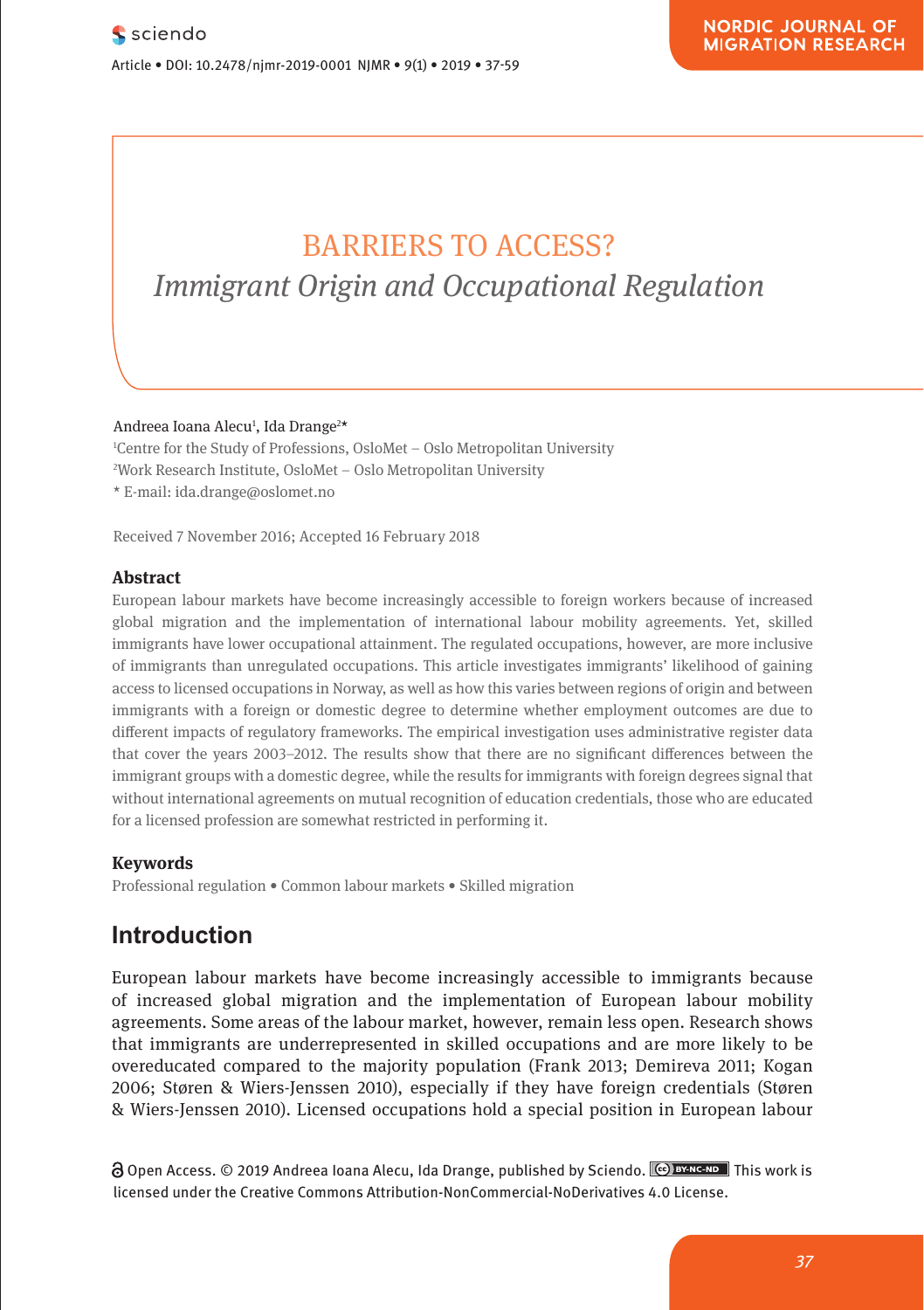markets because the regulations governing these occupations are settled at the national level. By definition, they are not as accessible to people with foreign credentials as skilled occupations in general. To overcome this barrier, specific conditions have been applied for regulated occupations in both Nordic and European labour market agreements.

This study investigates immigrants' likelihood of gaining access to licensed occupations in Norway. This study concentrates on the highly educated workforce and compares immigrants by region of origin (Nordic, European Economic Area (EEA), Western, non-Western) and where they earned their degree (foreign/domestic). We accomplished two inquiries with this design. First, we examined whether the agreements on mutual recognition of qualifications and diplomas increase access to licensed occupations by comparing foreign-degree holders from the Nordic and EEA regions to those from other Western and non-Western regions. Second, by comparing immigrants with domestic degrees from different regions of origin, we were able to disclose inequalities in employment that relate to region of origin.

The conclusions from this research contribute to three current debates. First, we expanded on the limited European literature on the consequences of supranational agreements facilitating the free mobility of labour (Koumenta et al. 2014). The Nordic and European Common Labour Market agreements shall ensure free mobility of professionals within these regions, and our research provides evidence to their effects. Second, given the high share of migration to Europe from non-Western regions, insufficient utilisation of immigrants' skills and resources causes concern with regard to the utilisation of scarce skills. High-skilled immigrants' lower access to regulated professions has an estimated cost to the Norwegian society in the range of 0.8–4.0 million Norwegian krone (NOK) per overqualified person (NOU 2011). Finally, licensed occupations yield higher wages (Bol & Drange 2017, Bol & Weeden 2015) and a lower risk of occupational attrition (Alecu & Drange 2016). Undoubtedly, these occupations are affiliated with 'good' positions in the labour market. Regulated occupations are also characterised by similar earning profiles between immigrants and majority colleagues (Gomez et al. 2015; Drange 2013; 2014; Drange & Helland 2018; Karlsen 2012; Redbird 2017). If immigrants are less likely to attain employment in regulated occupations, despite having the necessary qualifications, then these occupations contribute to aggregate earnings' inequality between immigrants and the majority population.

A strength of the current study is the use of longitudinal, high-quality data from administrative registers. This study includes all individuals with completed tertiary degrees. This inclusion criterion is important because education credentials are the cornerstone for licensure in professional occupations and information about education credentials is available in the registers. We can therefore observe whether immigrants have the educational qualifications that are necessary, but not sufficient, to receive a licence. Information about whether an occupation is licensed comes from the Norwegian Occupational Regulations (NOR) database (cf. page 11).

This study expands on previous research, as the results are representative for the labour market as a whole. Previous studies have typically focused on a small number of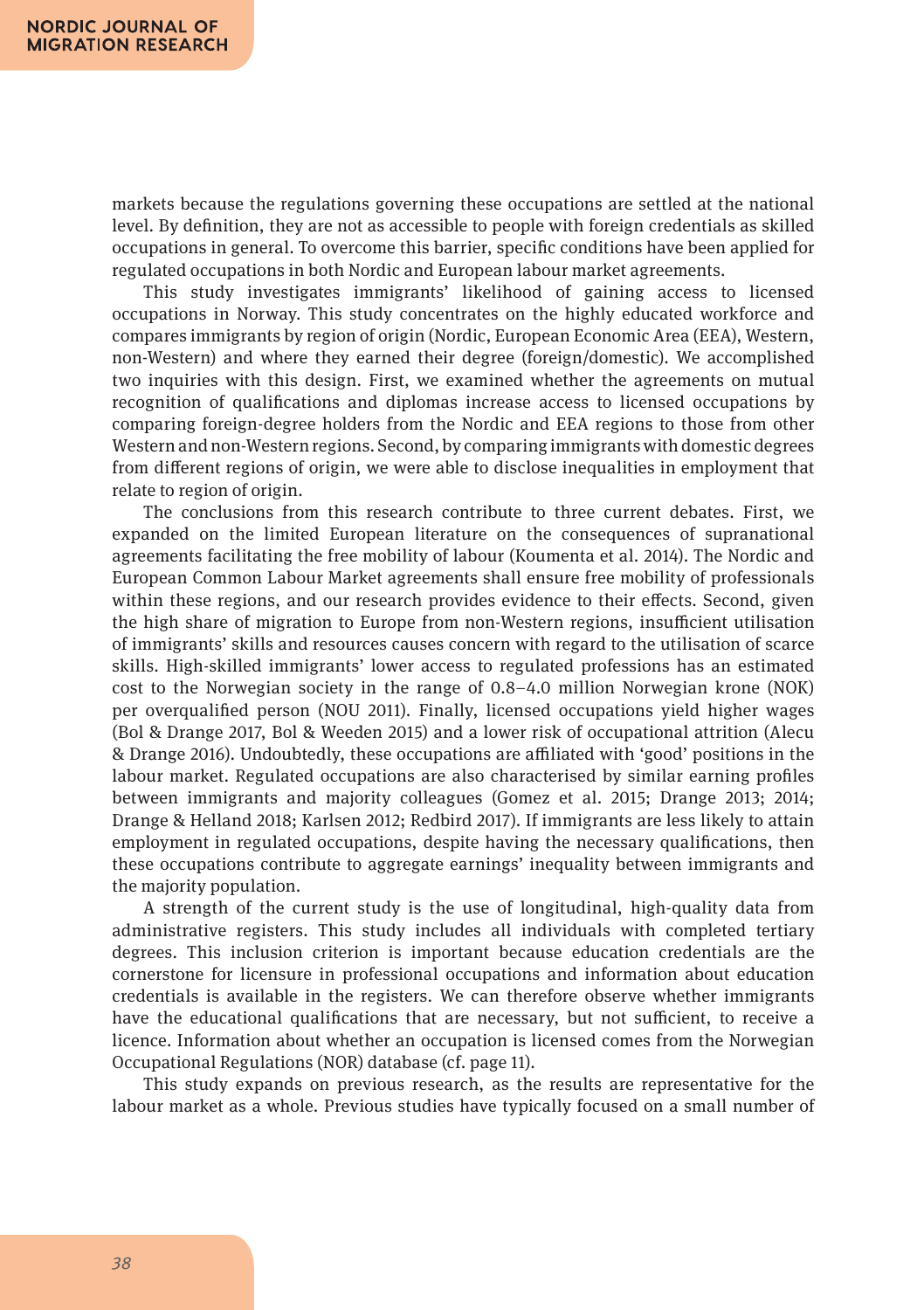occupations, such as physicians, nurses, and engineers (Bach 2010; Boyd & Schellenberg 2007; Boyd & Thomas 2002; de Veer, den Ouden & Francke 2004; Forcier, Simoens & Giuffrida 2004; Karlsen 2012). Moreover, it augments previous research, mainly Canadian (Boyd & Schellenberg 2007; Boyd & Thomas 2002; Frank 2013; Girard & Smith 2013), using data from a different national and institutional context.

This article is structured as follows. The next section describes occupational regulations and the reciprocity agreements for foreign qualifications. It continues with a review of prior research on immigrants' access to regulated occupations. The third section presents the theoretical framework and analytical strategy. The remainder of this article includes a presentation of the data, the estimation strategy, results, discussion, and concluding remarks.

# **Occupational licensure and reciprocity agreements for foreign qualifications**

Licensure is the most comprehensive form of occupational regulation because the requirements of practitioners are enshrined in law and it is illegal to perform these occupations without a licence. The requirements to obtain a licence vary across countries, but formal educational credentials play an important role in the European system of occupational regulation (Bol & Weeden 2015).

Norwegian legislation usually stipulates a minimum level of education and training, but it might also require other qualifications, such as apprenticeships, a good moral character, and/or the posting of financial bonds. However, these other requirements, such as apprenticeships, are conditional on having the education, and training and assessment of the moral character are often integral to the education, as the inability to show proper conduct during training can lead to expulsion. Hence, an educational diploma is also a document of suitability at the time of graduation.

Foreign-degree holders who would like to practice a licensed profession need accreditation of the academic content of their qualifications. The outcome can be nonapproval, partial approval, or complete approval. In the former two cases, candidates have to repeat all or part of their degree. If the qualification is approved, licensure might still require additional practice and coursework relating to the Norwegian context and legislation. The rules also pertain to Norwegians educated abroad (Rambøll 2009). The legislation erects a barrier for immigrants' access to the occupations for which they are trained, as their opportunity to use their occupational-specific skills is conditional on compliance with national regulatory requirements (Peterson et al. 2014). Milder forms of occupational regulations, such as registration or voluntary certification, do not prohibit immigrants' use of specialised skills in the labour market.

To overcome the mobility barrier inherent in the national regulations, supranational agreements on labour mobility have specific directives for the regulated professions. Norway is part of two common labour market agreements. The Nordic labour mobility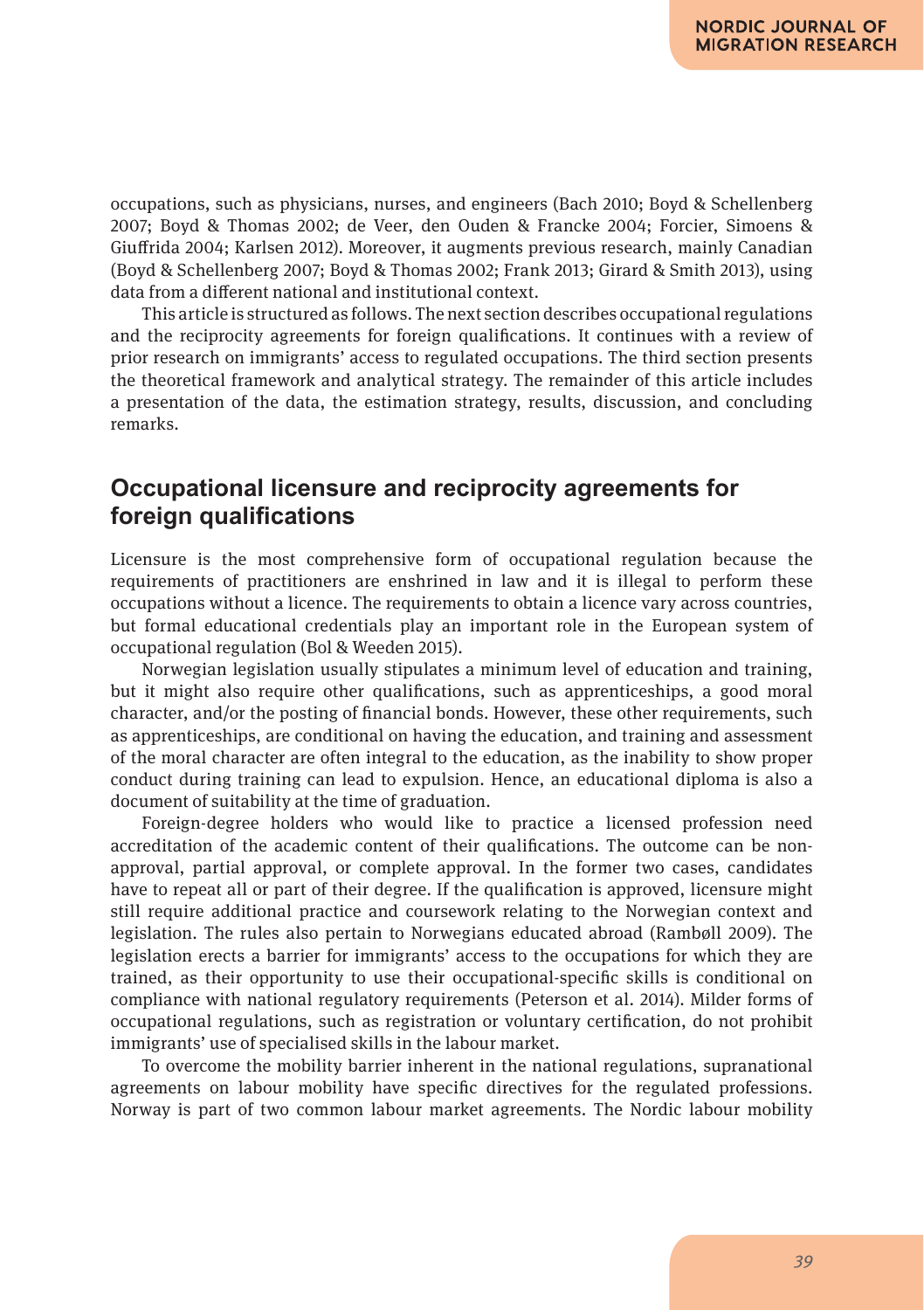agreement has been in force since 1954.<sup>1</sup> The agreement allows licensed professionals from one country to practice their occupation in any Nordic country. This rule also applies to foreign citizens whose credentials were approved in any of the Nordic countries. Norway became part of the European internal labour market in 1995 and has since implemented the European system of mutual recognition of qualifications and diplomas.

The EU Directive on the Recognition of Professional Qualifications (2005/36/EC) specifies the rules for an automatic and a general system of recognition. The automatic system applies to the harmonised educations, $^2$  and these professionals receive automatic approval in other contracting states. The general system applies to the remainder of professions and requires an assessment of the education credentials, work practice, and optionally an aptitude test of the applicant before granting a licence. The host country might require language test and national tests under both systems before granting a licence, but the reciprocity agreements commit the contracting states to remove any potentially discriminatory arrangements against non-nationals.

All contracting states have an obligation to report number of applicants and number of licences to the European Database on Regulated Professions since 2014. The database shows that the average acceptance rate of foreign credentials was 84% in Norway in 2014 across all licensed occupations, which was the same as within the EU. Between 2010 and 2016, Norway received 12% of all applications within the EEA, and the largest applicant groups were from Sweden (35%), Denmark (19%), and Poland (15%). Nurses, doctors, and teachers were the most mobile professions within the period. The mobility pattern is comparable to that of the EU in terms of main professional groups.

#### **Immigrants' occupational attainment**

Comparative studies on economic integration of migrants in European labour markets show that employment is both a function of origin and destination effects (Fleischmann & Dronkers 2010; van Tubergen, Maas & Flap 2004). Immigrants from affluent countries with well-developed institutions integrate more easily in the labour market compared to immigrants from poor and politically unstable countries (Fleischmann & Dronkers 2010; van Tubergen, Maas & Flap 2004). Undoubtedly, selection plays a role, as Fleischmann & Dronkers (2010) show that the EU migrants have the lowest likelihood of experiencing unemployment. This finding reflects the positive selection of labour migrants compared to refugees and the effect of the internal market in the EU (Fleischmann & Dronkers 2010). The employment rates of highly educated immigrants from affluent countries are, however, equal to those of immigrants from poorer countries (Fleischmann & Dronkers 2010; van Tubergen, Maas & Flap 2004: 723).

High-skilled immigrants nevertheless have a lower likelihood of obtaining work that matches their level of qualifications compared to the majority population. European studies show that immigrants from the new EU countries and non-Western regions experience lower levels of occupational attainment, while immigrants from the old EU countries or English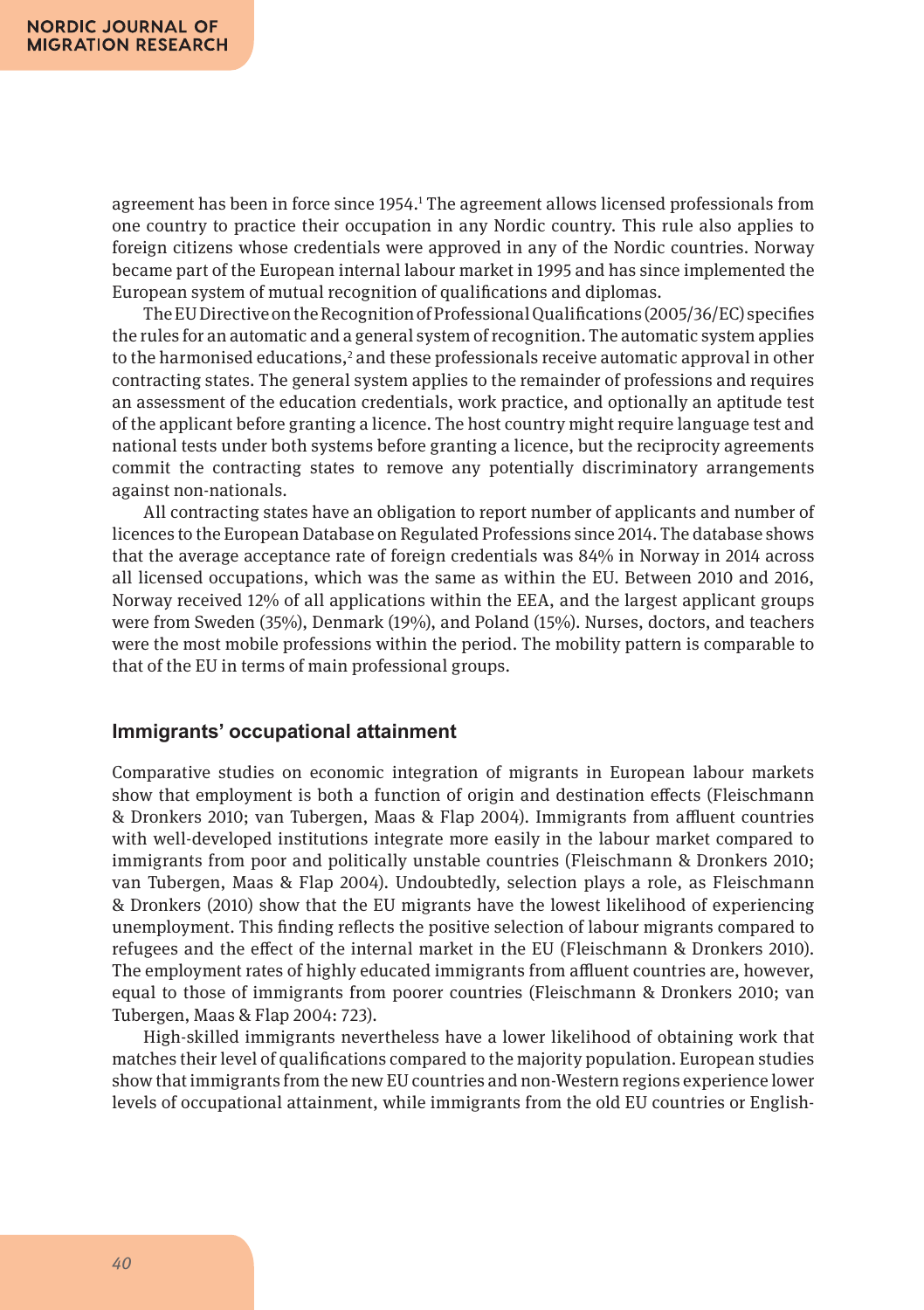speaking countries are less disadvantaged (Demireva 2011; Pichler 2011; Støren & Wiers-Jenssen 2010). The risk of overqualification increases for Norwegians and non-Western immigrants if they hold a foreign degree, but this does not apply to Nordic or Western immigrants (Støren & Wiers-Jenssen 2010).

The evidence on immigrants' access to licensed occupations is mixed, likely due to cross-country differences in regulating licensed occupations or variations between occupations within countries. One line of research showed that immigrants are more likely to obtain a job match in licensed occupations. Karlsen (2012) found that in Norway, nursing graduates from non-Western countries are more likely to be employed in their primary profession than graduates in engineering, which is not a licensed occupation there. Similarly, Koumenta et al. (2014) found that licensed occupations in the UK have the same share of EU immigrants as non-licensed occupations. Koumenta et al. (2014) also showed that the stringency of licensing requirements is unrelated to the proportion of EU immigrants in licensed occupations. Chavez & Bird (2015) found that immigrants' access to licensed occupations in the US varies significantly with the skill level, residency time, and age at immigration. Immigrants have a higher likelihood of obtaining employment in a licensed occupation, but not in licensed occupations that require a college degree. Newly arrived immigrants and immigrants who arrive after the age of 25 have a lower likelihood of obtaining employment in a licensed occupation. Yet, by observing changes in occupations' licensure status, Chavez & Bird (2015) showed that licensure does not reduce the supply of immigrant labour to skilled occupations, probably because reciprocity agreements on education facilitate in-migration to these occupations.

Conversely, other studies pointed to licensed occupations being less inclusive (Boyd & Schellenberg 2007; Boyd & Thomas 2002; Girard & Smith 2013). Girard & Smith (2013) found that immigrants are less likely to be employed in regulated occupations compared to Canadian-born workers, but country of origin, foreign degree, and language proficiency explain the immigrant-native attainment gap (Girard & Smith 2013). Peterson et al. (2014) examined cross-state variations in licensing requirements to foreign-educated physicians in the US and found that strict licensing requirements were a barrier to access for migrant physicians. Thus, licensure constitutes a 'behind the boarder' occupational-specific barrier to high-skilled migrants that reduces their ability to integrate successfully in the labour markets of the host country (Peterson et al. 2014: 58).

#### **Licensure and the consequences for skilled migrants**

The present article questions how licensure might play out with regard to immigrants' chances of finding employment in regulated professions and whether agreements of common labour market increase the employment opportunities of foreign-educated immigrants. Our expectation is that the terms and conditions pertaining to licensed occupations equalise the immigrants' chance of finding relevant employment. This expectation comes from two theoretical perspectives often used in studies on occupational licensing. The first perspective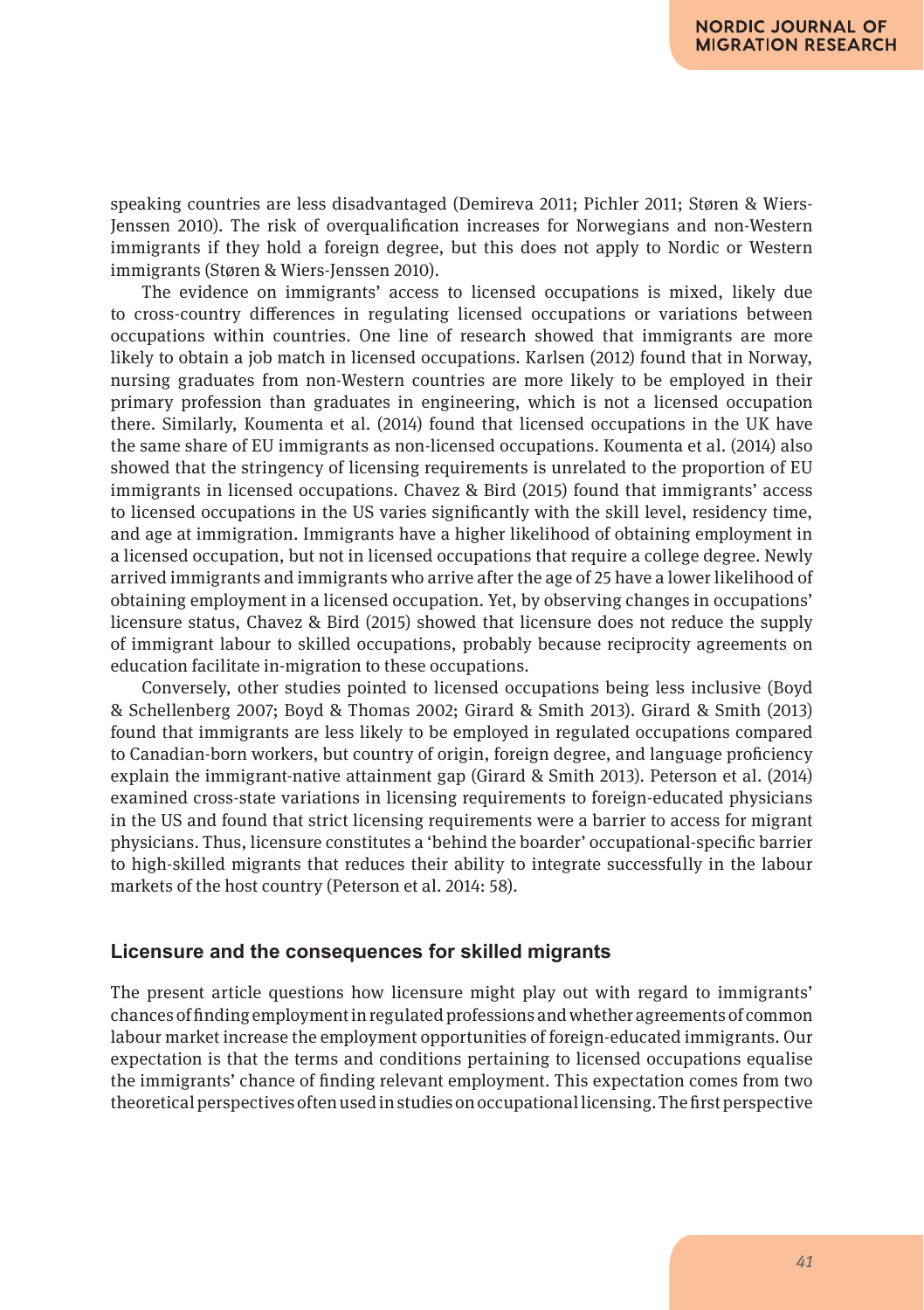emphasises that licensure increases the quality of service and safety for consumers (Kleiner 2006; Weeden 2002). The second perspective stems from a closure argument that licensure reduces supply of labour into an occupation (Weeden 2002).

The first explanation focuses on the systems for ensuring quality that surrounds the licensed professions and the potential consequences this system have for public trust and transparency in skill requirements. Most occupations do not draw a line between qualified and unqualified practitioners, but licensed occupations have strictly defined boundaries. The licensing requirements standardise the education and training needed for occupational entry, and the government retains supervisory authority over practice. Because the authorities and professional bodies scrutinise the skill content and skill level of a foreigntrained professional, employers and clients are relieved from this task. Employers may be hesitant to hire immigrants if they doubt the academic content of foreign credentials or immigrants' language proficiency and cultural competence more generally (Arendt, Nielsen & Jakobsen 2017; Midtbøen 2015). However, the licensing authority performs an evaluation of the skills and suitability of the practitioner, which can increase the trustworthiness of the practitioner. Thus, having a government-approved qualification might reduce employers' uncertainty and increase the possibility of a job match (Chavez & Bird 2015; Drange & Helland 2018). According to Chavez & Bird (2015), the system of licensure provides more standardised information to not only employers but also employees. The path to occupational entry in licensed professions can also reduce immigrants' need for knowledge of local labour markets and social networks to find relevant employment.

The second explanation focuses on supply restrictions that follow from licensure. According to the closure perspective, licensure raises the bar for entry into an occupation and thus decreases labour supply and raises wages (Weeden 2002). Because of their privileged position, licensed professions might have stakes in keeping strong professional borders as deregulation or reciprocity agreements can produce an influx of migrant workers that will increase the supply of labour and hence reduce the professions' ability to collect rents on labour (Bach 2010; Peterson et al. 2014). Yet, the threat to wages and other occupational privileges might actually be less in regulated occupations because of the special terms and conditions pertaining to these occupations. In a tight labour market with national pay determination, migrant workers would not pose a threat to established interests (Bach 2010: 256). Discrimination may actually be minimised in these circumstances because of the strong protection of the benefits of the occupation (Bach 2010) and the low number of available applicants. Field experiments showed that callback rates for ethnic minorities depend on the size of the labour pool, and discrimination is more likely if there is an abundance of candidates (Andriessen et al. 2012; Midtbøen 2015). Norway has an undersupply of labour in the health, welfare, and teaching professions, which is expressed by low unemployment rates for university graduates (Støren & Wiers-Jenssen 2016). Thus, restrictions to accessing regulated occupations likely increase opportunities for appropriately qualified immigrants to integrate into this segment of the labour market.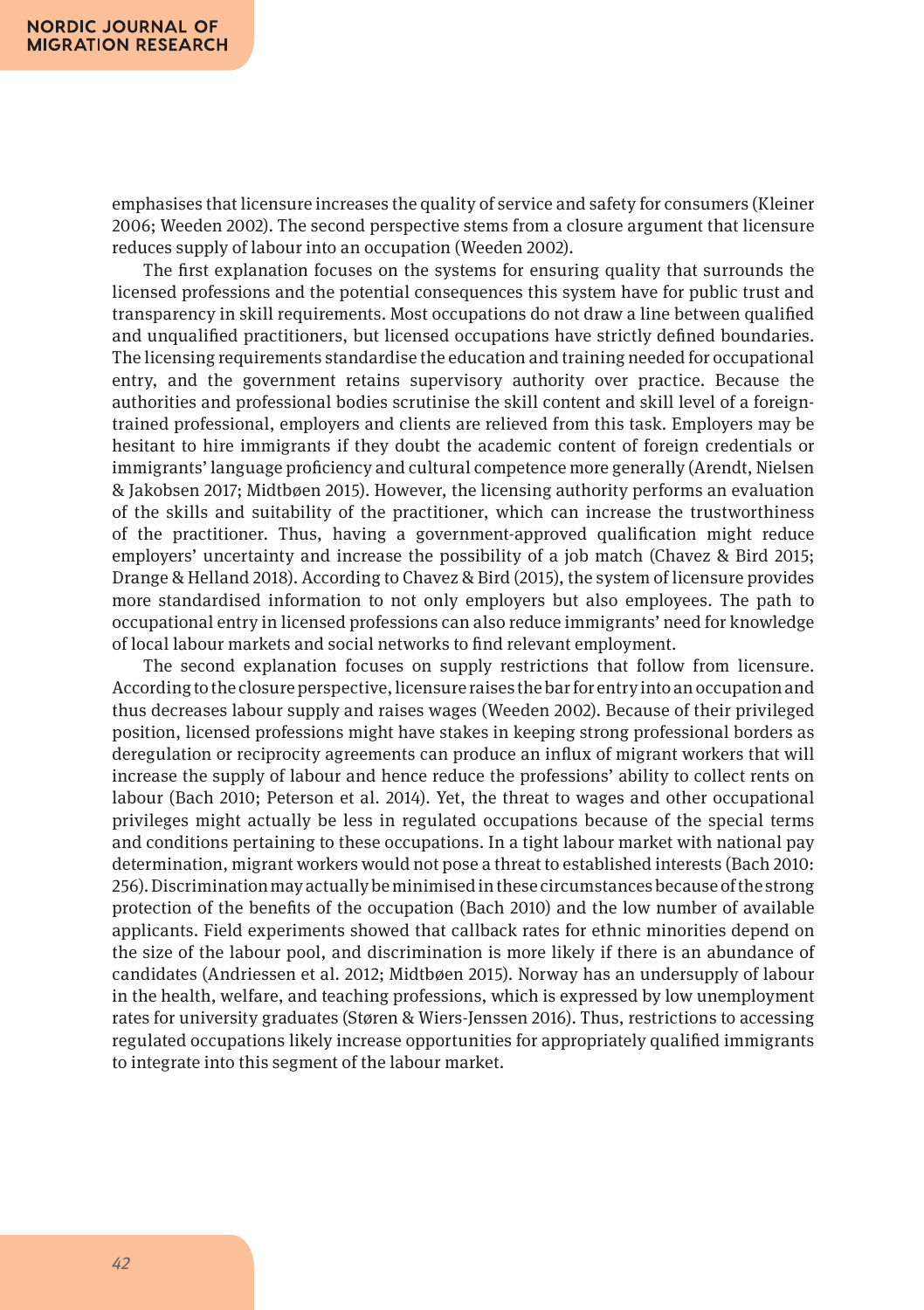# **Analytical strategy**

Based on the perspectives outlined above, we expect immigrants' chances of obtaining employment in licensed occupations to depend on whether they hold domestic or foreign degrees. Skilled immigrants with foreign credentials often experience occupational degradation in their host countries (Chiswick, Lee & Miller 2005; Chiswick & Miller 2009). According to Chiswick (1978), this happens because human capital is to a certain extent country specific and cannot be transferred without incurring loss. This loss is partly due to a reduction in the value of education and training unfamiliar to the employers of the host country and partly due to reduced universal skills such as knowledge of language, social norms, and networks. Over time, immigrants are able to transfer more of their human capital, and their earnings eventually converge with those of the native population (Chiswick & Miller 2009). Immigrants educated in Norway have human capital comparable to that of their majority of colleagues. Hence, we do not expect that skill differentials will result in immigrants being less likely to be employed in a licensed occupation.

We expect that among those with foreign degrees, the existence of common labour market agreements facilitates integration, as there are low or no institutional barriers for immigrants who seek recognition of their foreign credentials. Nordic immigrants, especially Danes and Swedes, also benefit from linguistic and cultural similarities with Norwegians. For most EEA immigrants, there are significant language and cultural barriers, which can reduce the likelihood of finding a job match. An important insight from Chiswick & Miller (2009) is that occupational degradation and the lack of international transferability of human capital depend on an immigrant's country of origin. In their research, occupational degradation is negligible for those originating from other English-speaking countries such as the UK, Canada, and Australia. Henceforth, we expect that the Scandinavian language similarities would be equally beneficial for Nordic immigrants to Norway, while language barriers are more likely for those originating from EEA countries. Differences between these two groups of Nordic and EEA labour migrants can thus be interpreted in terms of the significance of language and cultural skills. We separated pre- and post-enlargement EEA countries, because these immigrant groups integrate differently in the labour markets of the host country and occupational degradation is more common among immigrants from post-enlargement EEA countries (Demireva 2011; Voitchovsky 2014).

Both non-EEA Western and non-Western immigrants have significant barriers to accessing Norway's labour market. Most importantly, reciprocity agreements do not cover immigrants from these countries. Comparisons of Western and EEA immigrants reveal the effect of these mutual agreements, as the language and cultural barriers are similar for both groups. Next, comparisons of Western and non-Western migrants indicate the extent of labour market discrimination towards non-Western immigrants, as these groups face similar restrictions to access the labour market and both share a cultural and linguistic distance from Norway's native-born population. Another common barrier is that regular labour migration is not accepted from these countries.<sup>3</sup> Because legal employment is conditional on having a residence permit, immigrants from other Western and non-Western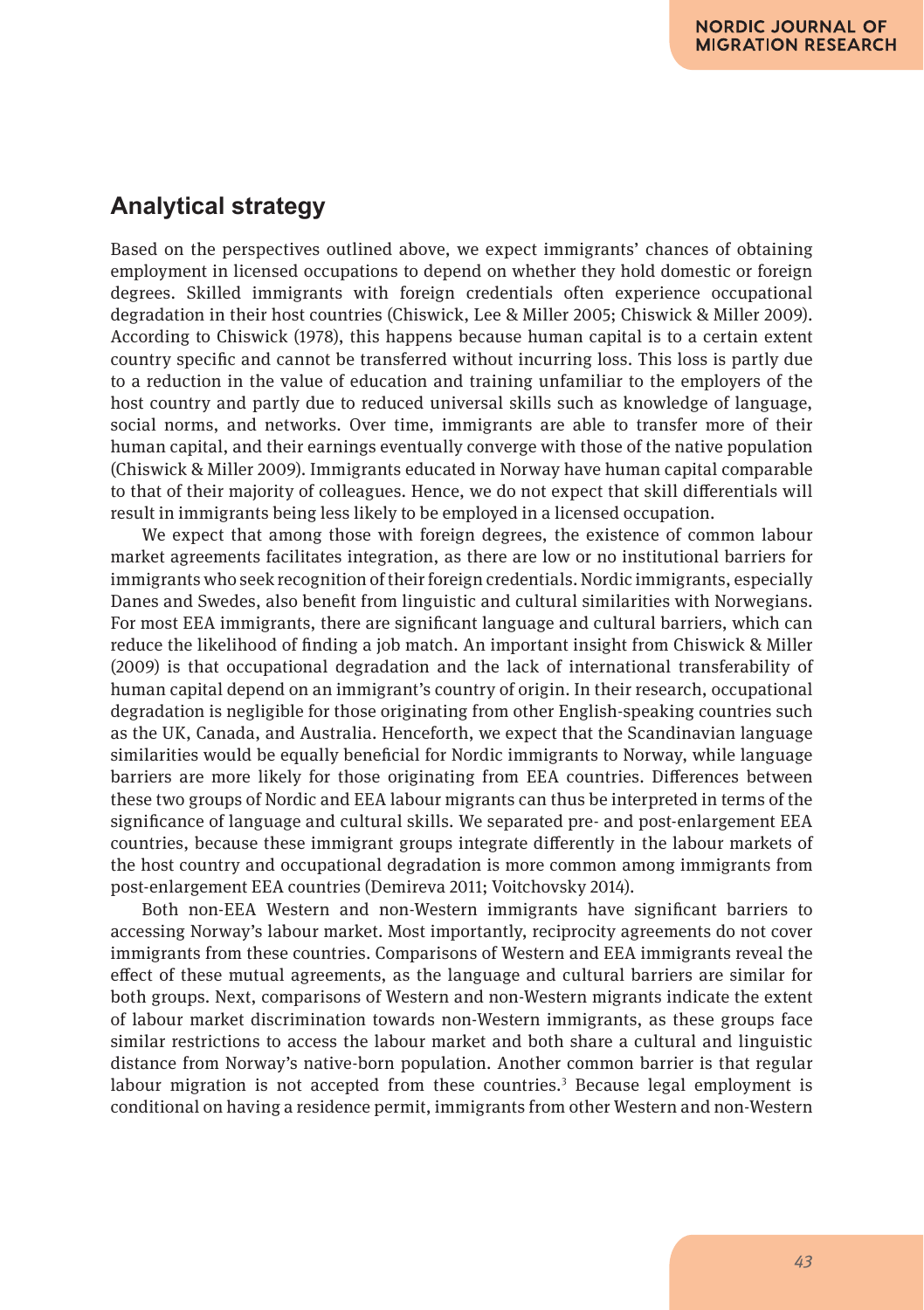countries have a longer period of transition to employment compared to nationals of Nordic and EEA countries.

## **Data**

This article combines individual-level data from Norwegian administrative registers and occupational-level data from the NOR database.4

The NOR database contains information about all licensed occupations in Norway and allows us to differentiate between licensed and unlicensed occupations. An occupation is classified as licensed if the right to practice is regulated either by law or by regulations to a law. The main source used to map the extent of licensed occupations is the database on Norwegian laws and regulations (www.Lovdata.no). The inclusion criterion is that the licensure requirement applies to natural people and not legal people.

The microdata contain information on occupations for the 2003–2014 period. All individuals who were employed and lived in Norway during that time are included, with the exception of those with a residency period of less than six months. A likely consequence of this is the exclusion of people who fill short-term or seasonal vacancies or other temporary contracts.

Our sample covered people aged 25–67 years. The lower age limit was set because young people have more intermittent employment patterns due to educational activity, and the upper age limit corresponded to the common retirement age in Norway. The sample was further restricted to people with tertiary education, as the primary interest in this article was the inclusion of skilled migrants in licensed occupations. We also excluded immigrants for whom we lacked education information, which amounted to approximately 20% of the immigrant population (Steinkellner & Holseter 2013). Table 1 shows the characteristics of our sample, which are further discussed under the results section.

#### **Dependent variable: licensure**

The dependent variable was employment in a licensed occupation spanning all occupations.5 This variable took the value of 1 if the individual was employed in a licensed occupation and the value of 0 for employment in unlicensed occupations. For individuals who had several jobs within a year, we selected the employment spell that generated the highest income and had the longest duration.

#### **Independent variables: region of origin and foreign degree**

Our independent variables were immigrant origin and foreign degree. We distinguished between immigrants from: i) the Nordic countries; ii) the pre-2004 enlargement EEA countries, excluding the Nordic countries; iii) the post-2004 enlargement EEA countries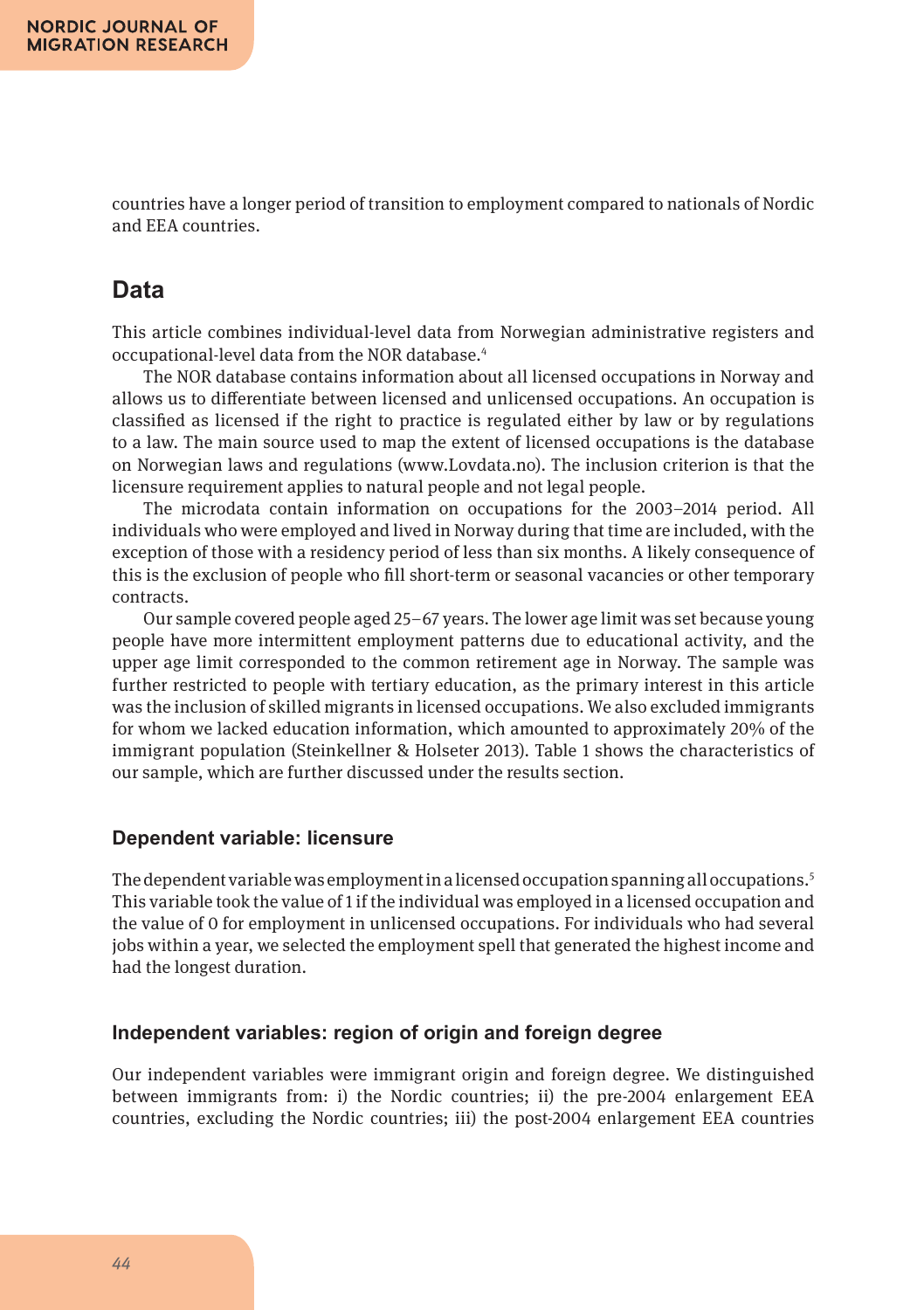Table 1: Descriptive statistics by region. *Table 1: Descriptive statistics by region.*

| Total                                        |                           | 62.12 | 37.88 |          |           | 62.83                | 33.64           | 3.53       |        | 40.20 | 59.80 |                          | 84.25                 | 15.75   |                                        | 96.26    | 3.74                         | 1,856,854      |
|----------------------------------------------|---------------------------|-------|-------|----------|-----------|----------------------|-----------------|------------|--------|-------|-------|--------------------------|-----------------------|---------|----------------------------------------|----------|------------------------------|----------------|
| countries<br>Western<br>Non-                 |                           | 71.69 | 28.31 |          |           | 55.60                | 37.72           | 6.68       |        | 49.45 | 50.55 |                          | 57.01                 | 42.99   |                                        | 93.94    | 6.06                         | 98,519         |
| countries<br>Western<br>Other                |                           | 73.11 | 26.89 |          |           | 48.01                | 44.15           | 7.85       |        | 39.84 | 60.16 |                          | 57.28                 | 42.72   |                                        | 95.40    | 4.60                         | 4242           |
| <b>EEA</b> countries<br>enlargement<br>Post- |                           | 84.32 | 15.68 |          |           | 52.46                | 43.60           | 3.94       |        | 42.51 | 57.49 |                          | 13.19                 | 86,81   |                                        | 96.09    | 3.91                         | 57,895         |
| <b>EEA</b> countries<br>enlargement<br>Pre-  |                           | 75.71 | 24.29 |          |           | 38.76                | 46.51           | 14.74      |        | 52.33 | 47.67 |                          | 34.79                 | 65.21   |                                        | 96.42    | 3.58                         | 42,804         |
| countries<br>Nordic                          |                           | 66.67 | 33.33 |          |           | 55.33                | 38.16           | 6.51       |        | 42.94 | 57.06 |                          | 46.50                 | 53.50   |                                        | 96.52    | 3.48                         | 45,016         |
| Norway                                       |                           | 59.90 | 40.10 |          |           | 64.94                | 32.25           | 2.81       |        | 39.13 | 60.87 |                          | 91.73                 | 8.27    |                                        | 96.42    | 3.58                         | 1,570,200      |
| Region of birth                              | Occupation is<br>licensed | ΔÓ    | Yes   | Level of | education | Bachelor's<br>degree | Master's degree | PhD degree | Gender | Men   | Women | Location of<br>education | education<br>Domestic | Foreign | Employment status in<br>reference week | Employed | labour market<br>Outside the | $\blacksquare$ |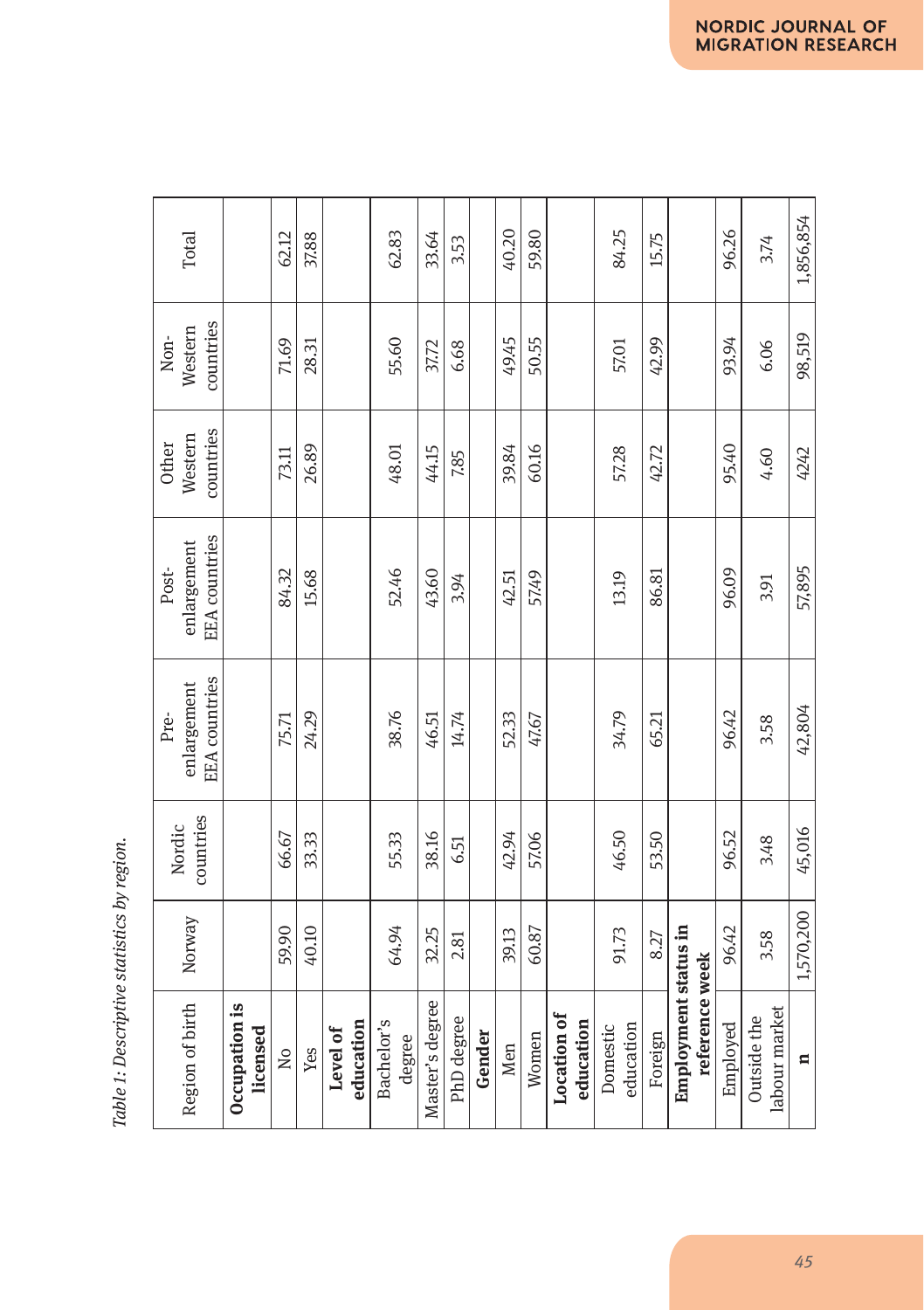(Eastern Europe, EU10); iv) other Western countries (including non-EEA European countries and Canada, North America, Australia, and New Zealand); and v) non-Western countries (including Turkey and countries in Asia, Africa, Latin America, and the remainder of Oceania).

The education register had information on whether a degree was from a Norwegian or a foreign institution of higher education. Thus, if a nurse from the Philippines would have to retake all or part of their education in Norway to receive a licence, this nurse's education was listed as domestic in the register. Our education variables captured the highest level of education the person attained at each year of observation. Thus, if immigrants continued their education in Norway, we captured their highest level of education, not necessarily the level they had on arrival.

#### **Control variables**

A major strength of our analysis is that we had information on both education level and subject field (53 narrow fields of education categories in the International Standard of Classification of Education) that we included as fixed effects. This is a highly efficient way to control for any compositional differences between the majority population and the immigrant groups in terms of the subject and level of education. We additionally controlled for overeducation because immigrants had a risk of being overeducated in comparison to the native population. We calculated the yearly mean educational level within each occupation and subtracted the individual's educational level. If the mean education level was bachelor's degree, an individual with a master's degree was coded as overeducated.

The other control variables were gender (1 for women and 0 for men) and years since graduation from their highest degree. Years since graduation was included as a polynomial term and acted as a proxy for labour market experience. To check robustness, we also estimated models with interactions between the region of origin and the time polynomial to pick up any assimilation effects for immigrants.

# **Estimation strategy**

We had a longitudinal, person-year data structure with years nested in persons. The data were right censored for people not in employment by 2014. Because we used a discrete-time model, we needed to deal with inherent time dependency. Our preferred approach was to employ a cubic approximation of time dependency as it accommodates non-proportional hazards (Carter & Signorino 2010). The substantial findings remained robust to various specifications with time dummies and square terms. Moreover, adjusting for the yearly employment rates for each group did not alter the overall results in terms of magnitude or significance. Moreover, we estimated the regressions with clustered standard errors to relax the assumption of independent and identically distributed error terms.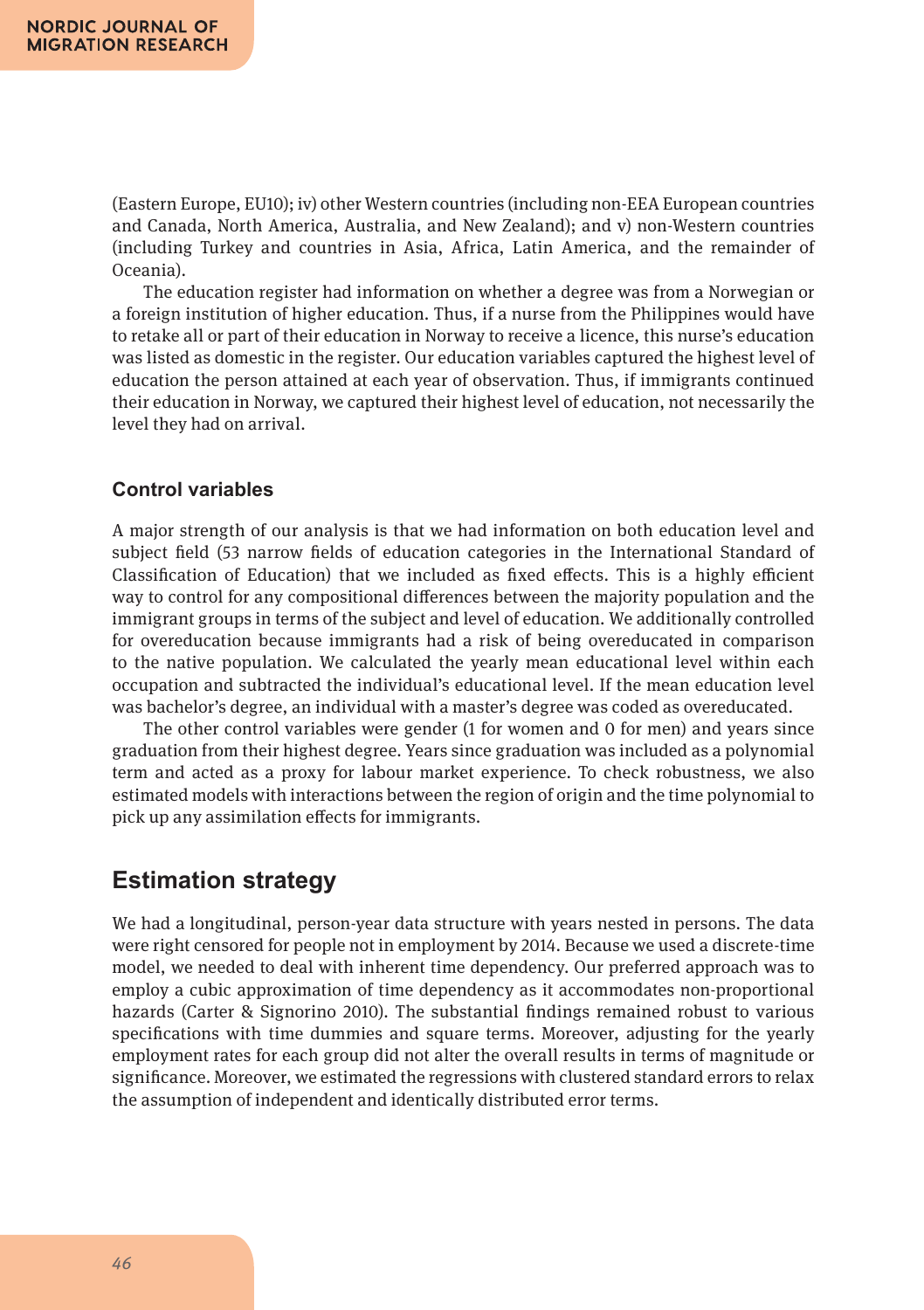The analysis included three hierarchical logistic regression models.6 The first model only included region of origin and domestic or foreign degree and showed the gross effects of region of origin adjusted for having a foreign degree. The second model included interaction between region of origin and foreign degree and showed whether the gross effects of foreign degree and region of origin display mutual dependence. The third model included a full set of controls and showed the net effect of region of origin and foreign degree adjusted for gender, age, time since graduation, level of education, and subject field. This final model showed the differences between the majority population and the immigrant groups' 'all else equal' with respect to potential labour market experience and education. Because we compared individuals within the same narrow groups of education, we can ensure that they had the same formal qualifications. Unobserved differences between the migrant groups' skills remained unaccounted for; we will return to this in the discussion of our findings.<sup>7</sup>

# **Results**

### **Descriptive statistics**

Table 1 presents the descriptive statistics for our sample by region of origin. The share of employees in licensed occupations is highest among Norwegians (40%), followed by immigrants from Nordic countries (33%), non-Western countries (28%), other Western countries (27%), pre-enlargement EEA countries (24%), and post-enlargement EEA countries (16%). The distribution of education levels shows that immigrants are overrepresented among those with master's and PhD degrees.

More than 90% of Norwegians have domestic degrees. In all, 43% of non-Western immigrants and immigrants from other Western countries have foreign degrees. One explanation for this low rate of foreign degrees is that these immigrant groups often have to acquire additional education in Norway in order to practice their profession. Among Nordic and pre- and post-enlargement EEA immigrants, 54%, 65%, and 87% have foreign degrees, respectively. Again, because these immigrant groups can fully access the labour market, their need for domestic education is substantially less than other immigrant groups.

### **Regression results**

The results of Model 1 in Table 2 indicate that all immigrant groups, except Nordics, have lower odds of accessing licensed occupations in the absence of controls. The difference between the majority of population and immigrants from pre-enlargement EEA countries is moderate, as an odds ratio of 0.735 indicates approximately 26% (100-74=26%) lower odds of occupying a licensed job. The difference between the majority of population and the three remaining immigrant groups ranges from 0.758 to 0.512, which corresponds to ca. 49–24% lower odds of being in a licensed job. The coefficient for foreign degree is 0.448,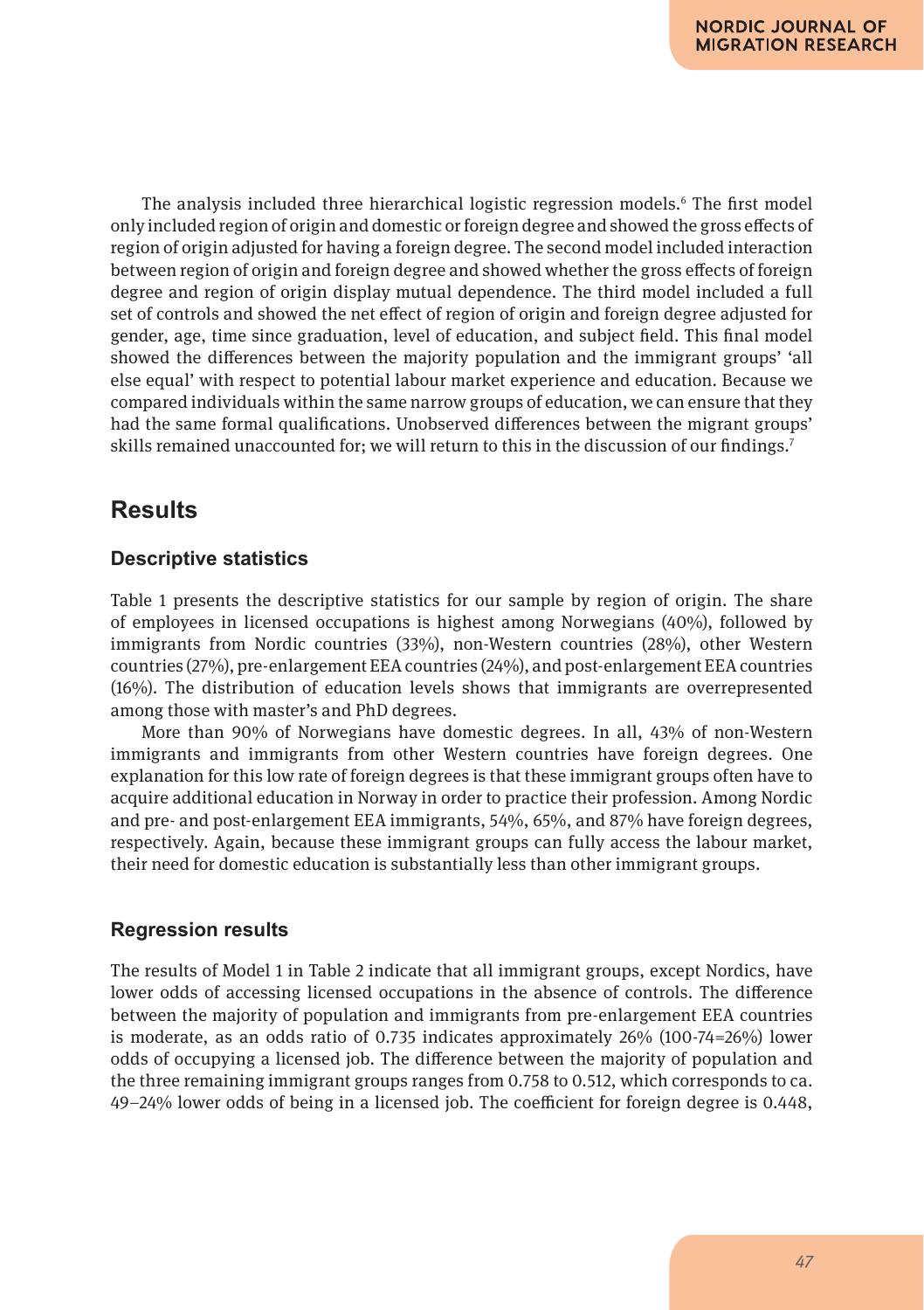|                                                             | Model 1    |           | Model 2        |           | Model 3       |           |  |
|-------------------------------------------------------------|------------|-----------|----------------|-----------|---------------|-----------|--|
| Independent<br>variables                                    | Odds ratio | <b>SE</b> | Odds ratio     | <b>SE</b> | Odds<br>ratio | <b>SE</b> |  |
| Baseline: Norway                                            |            |           |                |           |               |           |  |
| Nordic countries                                            | $1.053*$   | (0.026)   | $0.910**$      | (0.031)   | $0.906*$      | (0.038)   |  |
| Pre-enlargement<br><b>EEA</b> countries                     | $0.735***$ | (0.021)   | $0.671***$     | (0.028)   | 0.917         | (0.047)   |  |
| Post-enlargement<br><b>EEA</b> countries                    | $0.512***$ | (0.014)   | $0.777***$     | (0.043)   | $0.845*$      | (0.058)   |  |
| Other Western<br>countries                                  | $0.703***$ | (0.018)   | $0.726***$     | (0.024)   | $0.902**$     | (0.034)   |  |
| Non-Western<br>countries                                    | $0.758***$ | (0.013)   | $0.818***$     | (0.017)   | 0.965         | (0.025)   |  |
| Foreign degree                                              | $0.448***$ | (0.006)   | $0.463***$     | (0.007)   | $0.725***$    | (0.015)   |  |
| Nordic countries<br>*Foreign degree                         |            |           | $1.318***$     | (0.063)   | $1.167**$     | (0.070)   |  |
| Pre-enlargement<br><b>EEA</b> countries<br>*foreign degree  |            |           | $1.139*$       | (0.064)   | 1.048         | (0.069)   |  |
| Post-enlargement<br><b>EEA</b> countries<br>*foreign degree |            |           | $0.569***$     | (0.036)   | $0.629***$    | (0.049)   |  |
| Other Western<br>countries *foreign<br>degree               |            |           | $0.885*$       | (0.048)   | $0.823**$     | (0.053)   |  |
| Non-Western<br>countries *foreign<br>degree                 |            |           | $0.772***$     | (0.029)   | $0.623***$    | (0.027)   |  |
| Constant                                                    | $0.710***$ | (0.003)   | $0.709***$     | (0.003)   | $0.091***$    | (0.022)   |  |
| <b>Fixed effects</b>                                        | No         |           | N <sub>o</sub> |           | Yes           |           |  |
| Time polynomial                                             | No         |           | N <sub>o</sub> |           | Yes           |           |  |
| <b>Observations</b>                                         | 1,856,854  |           | 1,856,854      |           | 1,856,854     |           |  |
| Pseudo $R^2$                                                | 0.0207     |           | 0.0210         |           | 0.439         |           |  |

*Table 2: Odds ratio of attaining a licensed job. Clustered standard errors.* 

*Model 3 includes fixed effects on age, gender, education subject and level, overeducation, and years since graduation. \*p<0.05, \*\*p<0.01, and \*\*\*p<0.001.*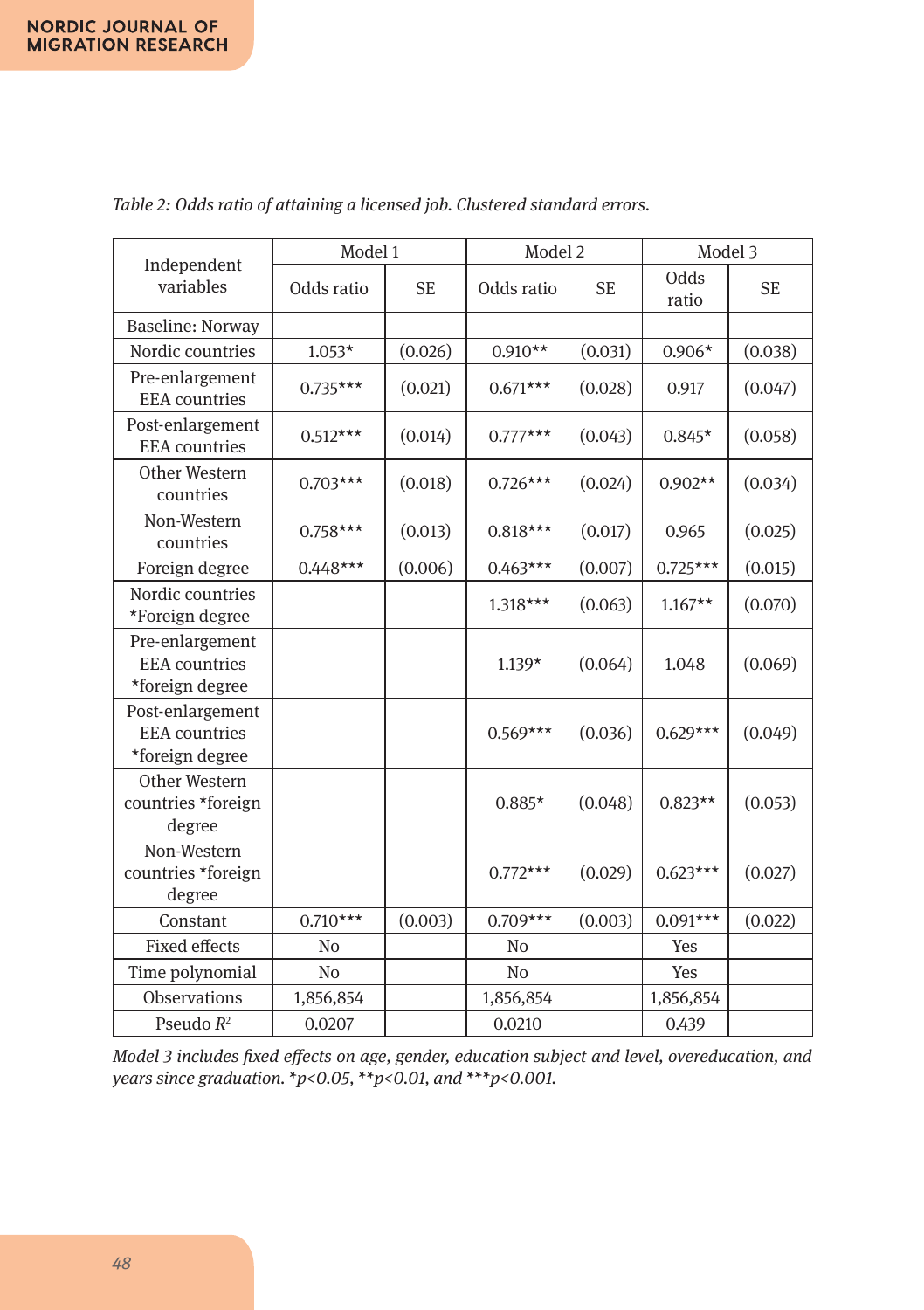

*Figure 1: Predicted probabilities of employment by region and foreign or domestic degree.* 

which translates to 55% lower odds of holding a licensed job. This effect averages over all individuals, independent of region of origin.

The results from Model 2 show that the differences between the majority of population and immigrants from post-enlargement EEA-countries, other Western countries, and non-Western countries are comparable to the results from Model 1 if the people completed their education in Norway. There is a substantial reduction in the likelihood of obtaining a licensed job for foreign-degree holders from these immigrant groups. This is in line with our expectations because skilled immigrants from other Western and non-Western countries cannot directly access licensed occupations. The result for post-enlargement EEA countries is more surprising considering the common labour market agreements. We will return to this in our discussion of the results.

Immigrants from Nordic and pre-enlargement EEA countries have a lower likelihood of working in a licensed occupation when holding a degree from a Norwegian institution, but this likelihood increases with a foreign degree. This result might be due to selection and compositional effects as Nordic and pre-enlargement EEA immigrants can migrate to Norway with the explicit purpose of finding employment in licensed occupations.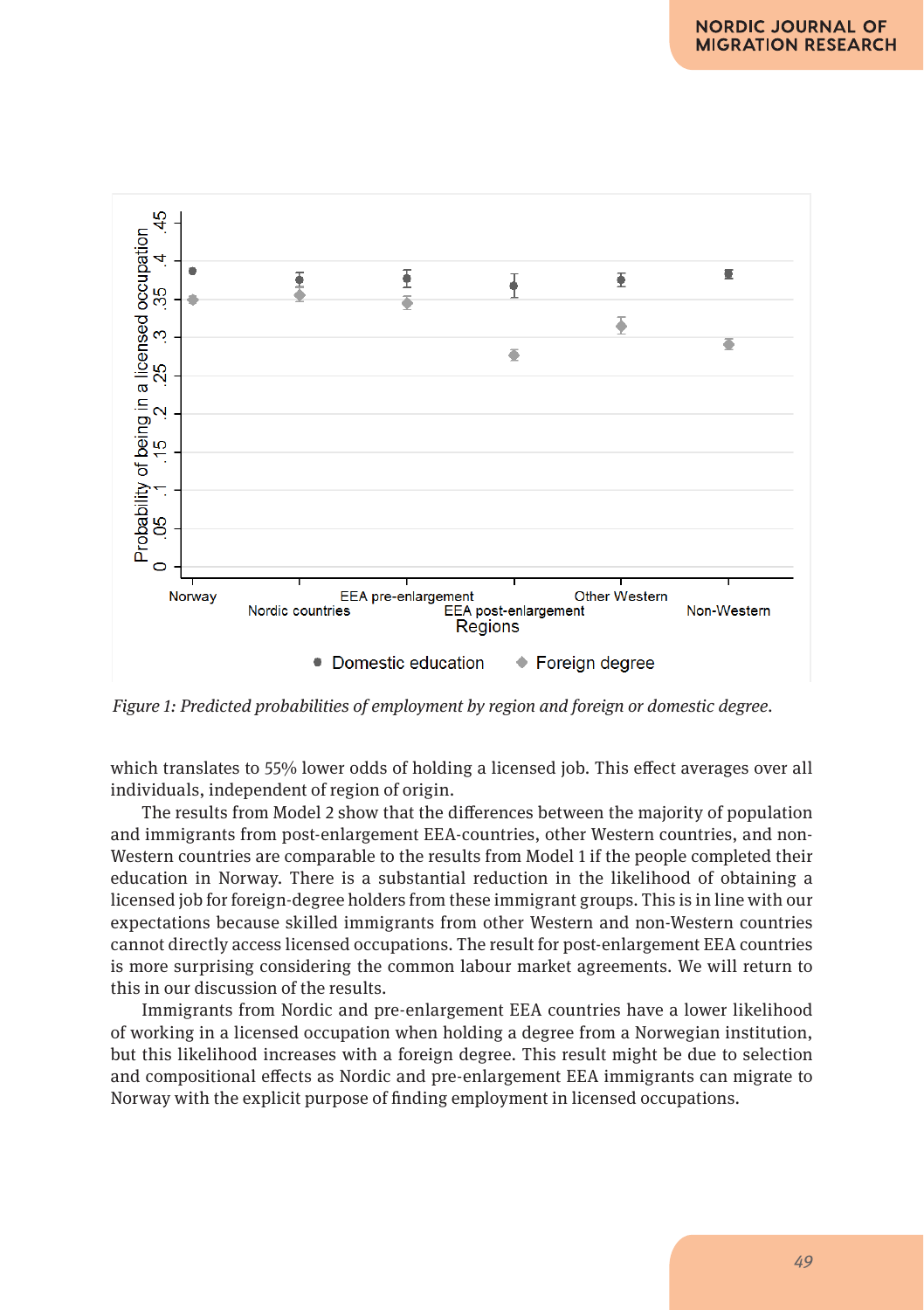Model 3 adjusts the estimates for individual characteristics of age, gender, education subject and level, overeducation, year since graduation, and a time polynomial. There is a clear reduction in the difference between the majority of population and immigrant groups with domestic credentials. The odds ratio varies from 0.845 to 0.965, which corresponds to a 15–3% reduction in the odds of having a licensed job. The coefficients for EEA immigrants and non-Westerns with a domestic degree lose significance when we adjust for level and field of education and overeducation. This implies that the differences observed in Models 1 and 2 are partly due to compositional effects and that non-Westerners are probably less likely to have an educational background that qualifies for a licensed job. The negative effect of having a foreign degree is substantially reduced in Model 3, but the pattern is similar to Model 2. To ease interpretation, the predicted probabilities with their respective 95% confidence intervals from Model 3 are displayed in Figure 1.

# **Discussion**

The point of departure for this article was to investigate immigrants' access to licensed professions. The agreements on mutual recognition of qualifications settled in the Nordic and European directives constitute an institutional framework for mobility to ensure free movement of professionals. A truly common labour market requires that nurses, teachers, and accountants can find employment in other contracting states. Our study compared immigrants from different regions with foreign and domestic degrees to investigate whether immigrants experience barriers to access licensed occupations that are due to institutional barriers.

We have explored two research questions. First, we examined whether the agreements on mutual recognition of qualifications and diplomas increase access to licensed occupations by comparing foreign-degree holders from the Nordic and EEA regions to those from other Western and non-Western regions. Second, we compared immigrants with domestic degrees from different regions of origin to assess any inequalities in employment outcomes. We begin by discussing the results of the first topic of investigation.

Both Nordic immigrants and pre- and post-enlargement EEA immigrants can freely access the Norwegian labour market, but Nordic immigrants benefit from being highly similar to Norwegians in culture and language. Thus, we theorised that differences between the Nordic group and the EEA groups could be due to human capital differences. The results show that immigrants from pre-enlargement EEA countries and Nordic countries are just as likely to be employed in licensed occupations as the majority if they have a foreign degree. This result has multiple interpretations. First, the small differences between Nordic and pre-enlargement EEA countries signal that the reciprocity agreements facilitate a single European market for the regulated professions. The finding is also compatible with a selection effect. Mobility within the common labour market areas is likely contingent on employment. Hence, there is a positive selection of immigrants from Nordic and preenlargement EEA countries to Norway. Labour migration is, among others, motivated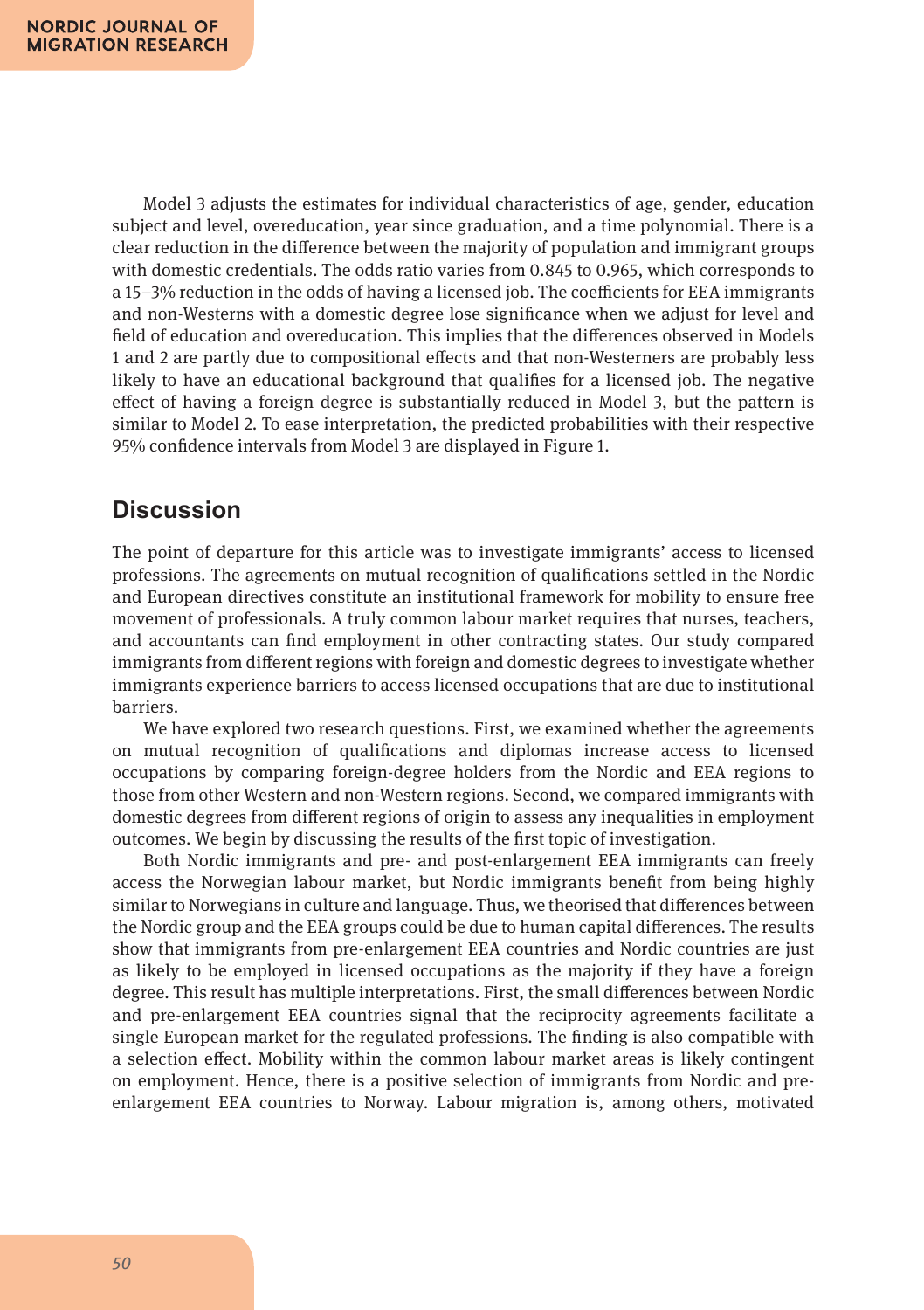by push and pull factors related to the economic situation in the home country and the receiving country. High unemployment and overeducation can increase mobility to other member states with better employment opportunities and higher wages. For instance, Norway has had an undersupply of health professionals. To remedy this deficiency, authorities institutionalised a recruitment program to attract personnel from Germany, Finland, and Poland to complement recruitment from Scandinavia (van Riemsdijk 2006). Immigrants from Nordic countries and Germany represent the largest groups employed in the health services (SSB 2015). It is less surprising then that the number of Nordic and preenlargement EEA immigrants in licensed jobs equals that of the majority. Yet, this finding does not apply to immigrants from post-enlargement EEA countries. Voitchovsky (2014) and Demireva (2011) had previously documented a similar pattern in Ireland and the UK, pointing to the significance of economic motivations over professional development. Hence, wage rates are probably the main pull factor for these workers. Finally, the results can also indicate a preference by employers to hire immigrants from Nordic or pre-enlargement EEA countries over immigrants from the new EEA countries.

Common labour market agreements do not cover immigrants from other Western and non-Western countries, and Norway does not accept regular labour migration from these countries. Thus, the finding that non-Western and other Western immigrants with foreign degrees are less likely to be employed in a licensed job was expected. Because these immigrant groups have the education credentials associated with the requirement for licensure (cf. the detailed educational control variables), a likely interpretation is that Western and non-Western immigrants have a larger risk of not obtaining a recognition of their credentials and hence not obtaining a licence.

The results show that immigrants from non-Western countries are more disadvantaged in terms of occupational attainment; however, the difference between non-Western and other Western immigrants is small. The difference between these two groups can be due to human capital discrepancy or discrimination, as the formal regulations are similar for both groups. One interpretation is that it signals discrimination against non-Western immigrants, but alternatively, it might also signal that the accreditation process demands resources in terms of money, time, and social contacts. Because we did not observe whether foreign educations were accredited, this difference might also reflect skill differentials.

Finally, we argue that the different employment outcomes for other Western immigrants and immigrants from pre-enlargement EEA countries reflect the effect of common labour market agreements. These immigrant groups are comparable in terms of the quality of their educational systems and cultural distance to Norway. The difference in their access to licensed occupations is around four percentage points lower among other Western immigrants, which is a modest effect. The lack of regulative frameworks for labour mobility of other Western immigrants does not seem to severely hamper their access to the labour market. These results are averaged over time since immigration; therefore, the short-term effect might be more negative than the long-term effect.

We now turn to the comparisons of the immigrant groups with domestic degrees, for which the results show less internal variation. Our theoretical expectation was that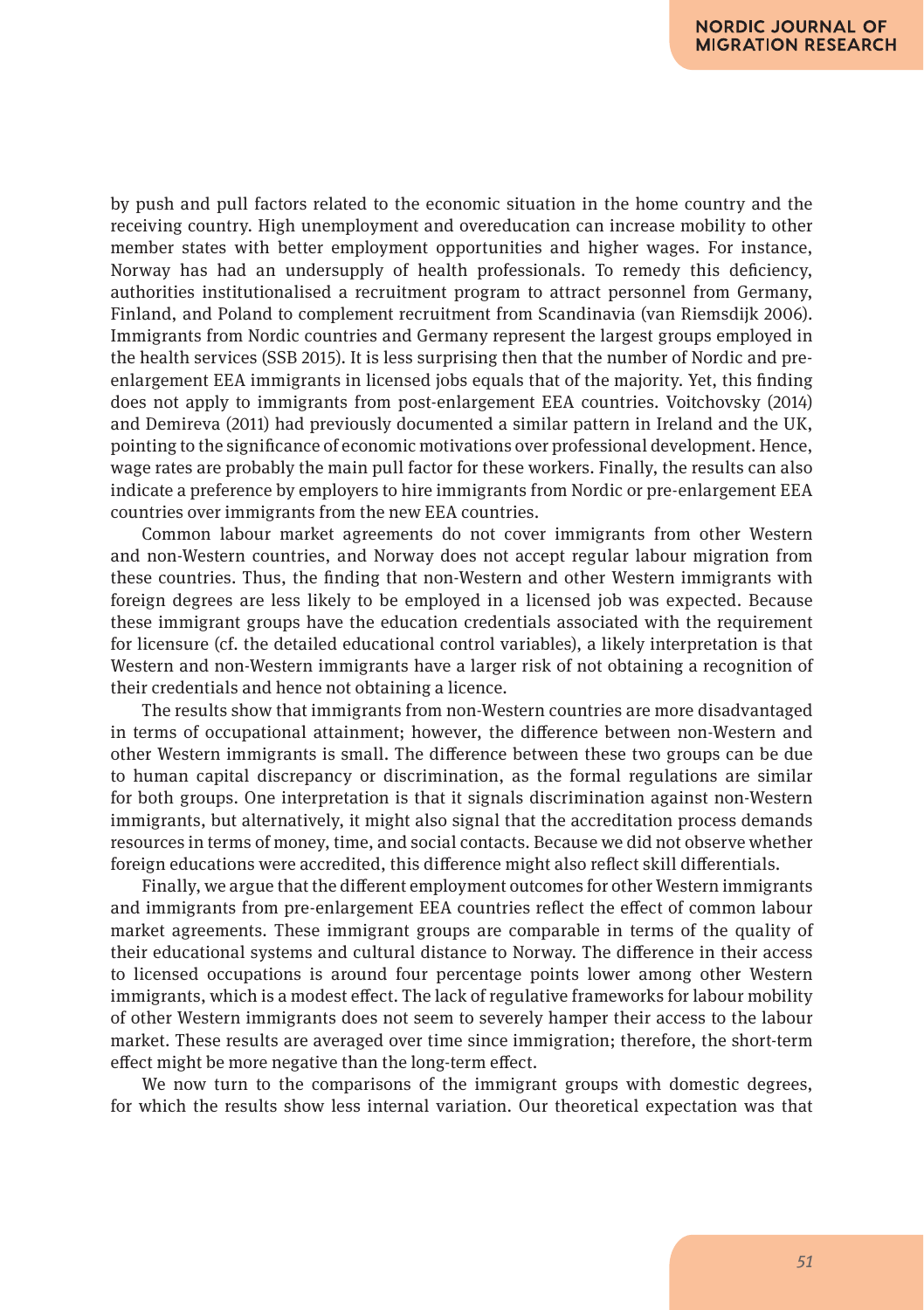immigrants educated in Norway would have comparable human capital skills to the majority population. Moreover, domestic education would ensure that there were no formal barriers to access. Thus, any differences between the groups would be attributable to discrimination or unobserved skill differences.

The results showed that all immigrant groups had a slightly lower probability of employment in a job requiring a license compared with the majority population, but interestingly, there were no significant differences between the different immigrant groups. This finding contrasts a previous study on highly skilled immigrants to Norway. Støren & Wiers-Jenssen (2010) found that non-Westerners were more at risk for both unemployment and overeducation compared with Nordic and Western immigrants, even those with domestic degree. Our explanations cover both the signalling value of having a governmental body issue licenses and the institutional framework for licensed occupations. Employers need to worry less about assessing the skills of foreigners if the educational credential is standardised. Correspondingly, access to these occupations is conditional on having a credential, which reduces the labour pool. Assessed collectively, licensed occupations are less selective regarding immigrant origin than skilled occupations in general.

# **Conclusion**

The results show that immigrants with Norwegian credentials have a small but significantly lower likelihood of working in regulated occupations compared to the majority population. The results for immigrants with foreign degrees signal that without international agreements on mutual recognition of education and credentials, those educated for a licensed occupation are more restricted in performing this occupation. Comparisons between different immigrant groups show small variations, but our results indicate that post-enlargement EEA groups have a lower likelihood of entering licensed professions when compared to pre-enlargement EEA migrants. Even under the same accreditation regime, other factors such as individual motivation concerning economic gain or professional achievement may explain, in part, differences between immigrant groups. Policy measures that increase the utilisation of scarce skills among post-enlargement EEA immigrants are advisable.

This study has some limitations. First, we cannot firmly conclude that it is the terms and conditions pertaining to the licensed occupations that increase immigrants' likelihood employment in these occupations, because the occupations will always be licensed or not, never both. To address this issue, we compared individuals with highly similar levels and fields of education. Second, we identified the education but not whether graduates apply for, and is granted, a licence. Third, despite the richness of the data, we were unable to control for preferences and dispositions in the population, e.g. educational preferences in the country of origin of the immigrants, as well as to fully account for the mechanisms that make immigrants, and Norwegians, prefer certain professions and not others. Furthermore, we could not control for language skills of migrants. Fourth, we only divided between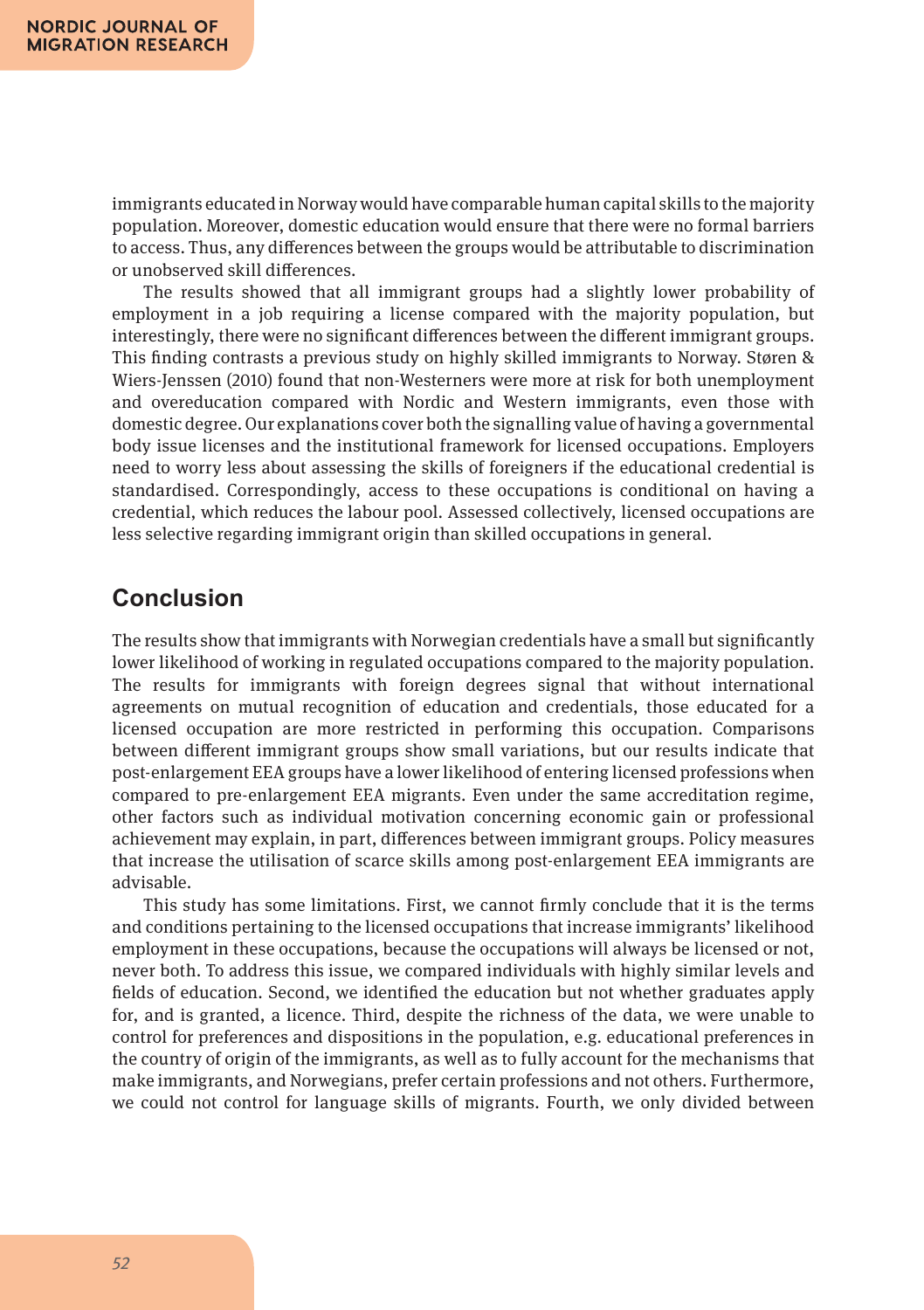domestic and foreign education and not country of education. This is likely a small source of error, as most of the people were educated in their country of origin. Finally, our sample only included employed persons. The observed differences are likely to be higher in the full population.

This article has made three contributions to the literature. First, our study on occupational regulations is from a European institutional context that has an extensive set of rules for the mutual recognition of education and professional qualifications across borders. The results provide evidence on the effects of common labour market agreements. The shares of Nordic and pre-enlargement EEA immigrants in regulated professions were similar among candidates with domestic and foreign degrees, whereas the shares of foreigneducated Western and non-Western immigrants were substantially lower. This suggests that the agreements facilitate the economic integration of specialised skills in the European labour markets. Second, the findings show that there are unused resources among the Western and non-Western immigrants. Better utilization of the immigrants' skill would benefit the immigrants and the society. A major problem is the lack of transparency and resources available to immigrants seeking recognition of their credentials (Rambøll 2009). Possible solutions could be a one-stop office or an ombudsman for licensed professions that immigrants could call on to support the application process. Third, we have expanded on the European literature on labour migration and the economic integration of immigrants. The regulated professions are 'good' labour market positions in terms of employment stability and wages. The overall results show no significant differences between different immigrant groups with domestic education. This suggests that immigrants are not relatively disadvantaged in obtaining employment in the regulated professions, unless their education originates from outside Europe. Hence, a proximate conclusion is that institutional barriers remain the most significant hindrance for immigrants.

# **Notes**

- 1. Additional agreements have been settled incrementally between contracting states for the mutual recognition of medical doctors (1960), dentists (1964), nurses (1968), teachers (1982), and all other licensed professions requiring a minimum of three years of higher education (1982).
- 2. Physicians, dentists, nurses, veterinarians, midwifes, pharmacists, and architects. Government of Norway, draft bill no. 29 (2007–2008).
- 3. Norway accepted labour migrants from outside the Nordic countries until 1975. Since then, the Immigration Act (§ 23) has only allowed for specialised labour migrants.
- 4. Alecu, AI & Drange, I 2016, The Norwegian Occupational Regulations Database. Documentation report. Oslo: The Work Research Institute. OsloMet – Oslo Metropolitan University.
- 5. We also ran analyses where licensure only take the value 1 for professions requiring a higher education. With this coding, the overall results remain similar.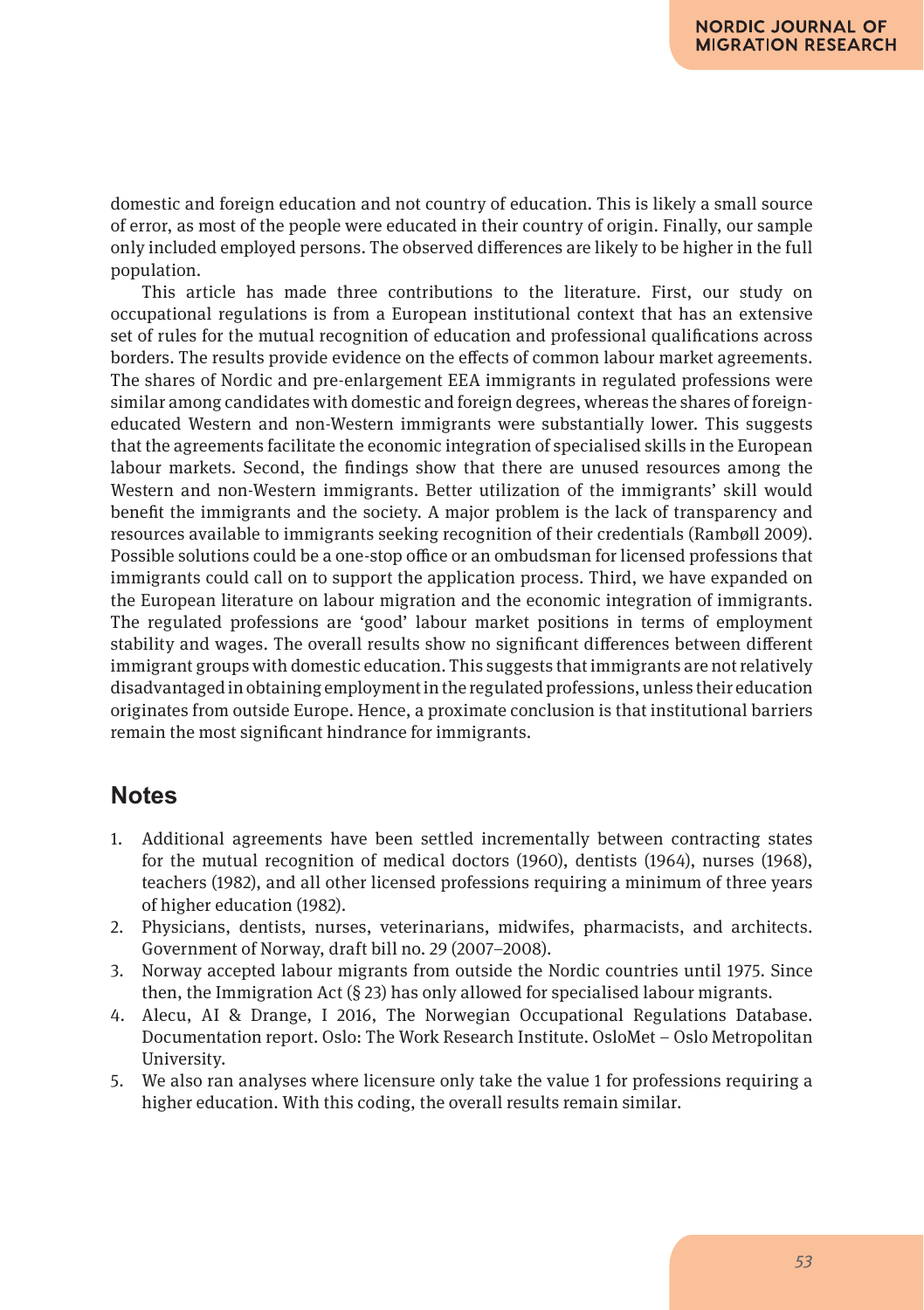- 6. We only report coefficients of interest. Tables with all coefficients are available upon request.
- 7. We have conducted a series of robustness checks that are available upon request, including specifications of linear probability models. A weakness of logistic regressions is that it is problematic to compare odds ratios between models, due to unobserved heterogeneity (Mood 2010). The results are generally robust to the linear specifications. We have performed an identical analysis on job match in the appendix.

# **Appendix A1: Analysis of Job match.**

A job match is attained if education at bachelor, master and PhD-level results in a job position in academic occupations (level 2 in ISCO-88) or technical or professional occupations (level 3 in ISCO-88). Manager position (level 1 in ISCO-88) is excluded due to their variable character. Some management jobs are very highly skilled (chief of medicine) or have no skill requirements (general manager of a grocery store).

The analyses includes the same variables as the analyses in table 2 in the manuscript and is built on the same sample.

|                                         | Model 1    |         | Model 2    |           | Model 3       |           |
|-----------------------------------------|------------|---------|------------|-----------|---------------|-----------|
|                                         | Odds ratio | SE      | Odds ratio | <b>SE</b> | Odds<br>ratio | <b>SE</b> |
| Baseline:Norway                         |            |         |            |           |               |           |
| Nordic countries                        | $1.308***$ | (0.035) | $0.896***$ | (0.034)   | $0.904***$    | (0.037)   |
| Pre-enlargement EEA                     | $1.208***$ | (0.032) | 1.059      | (0.049)   | 0.946         | (0.049)   |
| Post-enlargement EEA                    | $0.169***$ | (0.003) | $0.582***$ | (0.031)   | $0.579***$    | (0.035)   |
| Other Western countries                 | $0.619***$ | (0.014) | $0.846***$ | (0.028)   | $0.839***$    | (0.029)   |
| Non-Western countries                   | $0.454***$ | (0.006) | $0.657***$ | (0.013)   | $0.577***$    | (0.013)   |
| Foreign degree                          | $0.430***$ | (0.005) | $0.552***$ | (0.008)   | $0.553***$    | (0.010)   |
| Nordic countries<br>*Foreign degree     |            |         | $1.510***$ | (0.078)   | $1.508***$    | (0.088)   |
| Pre-enlargement<br>EEA*Foreign degree   |            |         | 0.966      | (0.054)   | $0.740***$    | (0.047)   |
| Post-enlargement EEA<br>*Foreign degree |            |         | $0.190***$ | (0.011)   | $0.140***$    | (0.009)   |

*Table A1: Odds ratio of attaining a job match. Clustered standard errors.*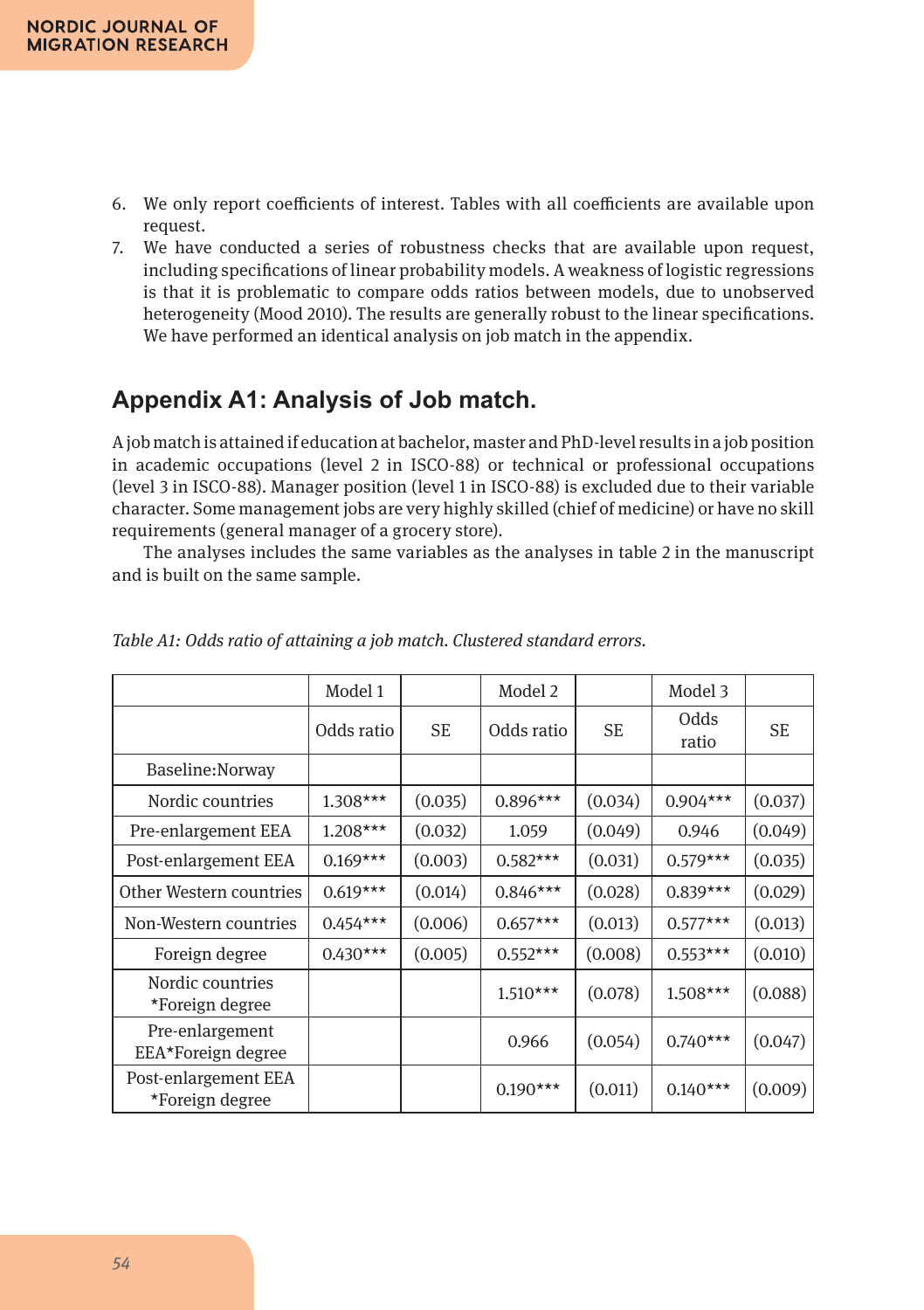|                                            | Model 1        |           | Model 2        |           | Model 3       |           |
|--------------------------------------------|----------------|-----------|----------------|-----------|---------------|-----------|
|                                            | Odds ratio     | <b>SE</b> | Odds ratio     | <b>SE</b> | Odds<br>ratio | <b>SE</b> |
| Other Western countries<br>*Foreign degree |                |           | $0.458***$     | (0.021)   | $0.341***$    | (0.018)   |
| Non-Western countries<br>*Foreign degree   |                |           | $0.397***$     | (0.012)   | $0.347***$    | (0.013)   |
| Constant                                   | $5.679***$     | (0.026)   | $5.510***$     | (0.026)   | $0.154***$    | (0.030)   |
| <b>Fixed effects</b>                       | N <sub>0</sub> |           | N <sub>o</sub> |           | <b>Yes</b>    |           |
| Time polynomial                            | N <sub>0</sub> |           | No             |           | Yes           |           |
| Observations                               | 1,756,811      |           | 1,756,811      |           | 1,756,811     |           |
| Pseudo $R^2$                               | 0.0664         |           | 0.0708         |           | 0.229         |           |

#### *Table A1: Odds ratio of attaining a job match. Clustered standard errors.*

*\*\*\* p<0.001, \*\* p<0.01, \* p<0.05*

*Model 3 includes fixed effects on age, gender, education subject and level, over-education, year since graduation.*

The results from model 3 A1 clearly shows that attaining a job match is somewhat lower among immigrants from the post-enlargement countries and non-Western countries, conditional on having a domestic degree. It is approximately similar for Norwegians, immigrants from Nordic countries, pre-enlargement countries and Western countries, conditional on having a domestic degree. Furthermore, the results reveal a lower likelihood of attaining a job match conditional on having a foreign degree for all groups but Nordic immigrants. Having a foreign degree severely affect the chances of obtaining a job match among immigrants from post-enlargement countries, western countries and non-Western countries. The patterns are similar to those observed in table 2 for licensed occupations, but the gaps in occupational attainment are more pronounced. Figure A1 displays the results from Model 3.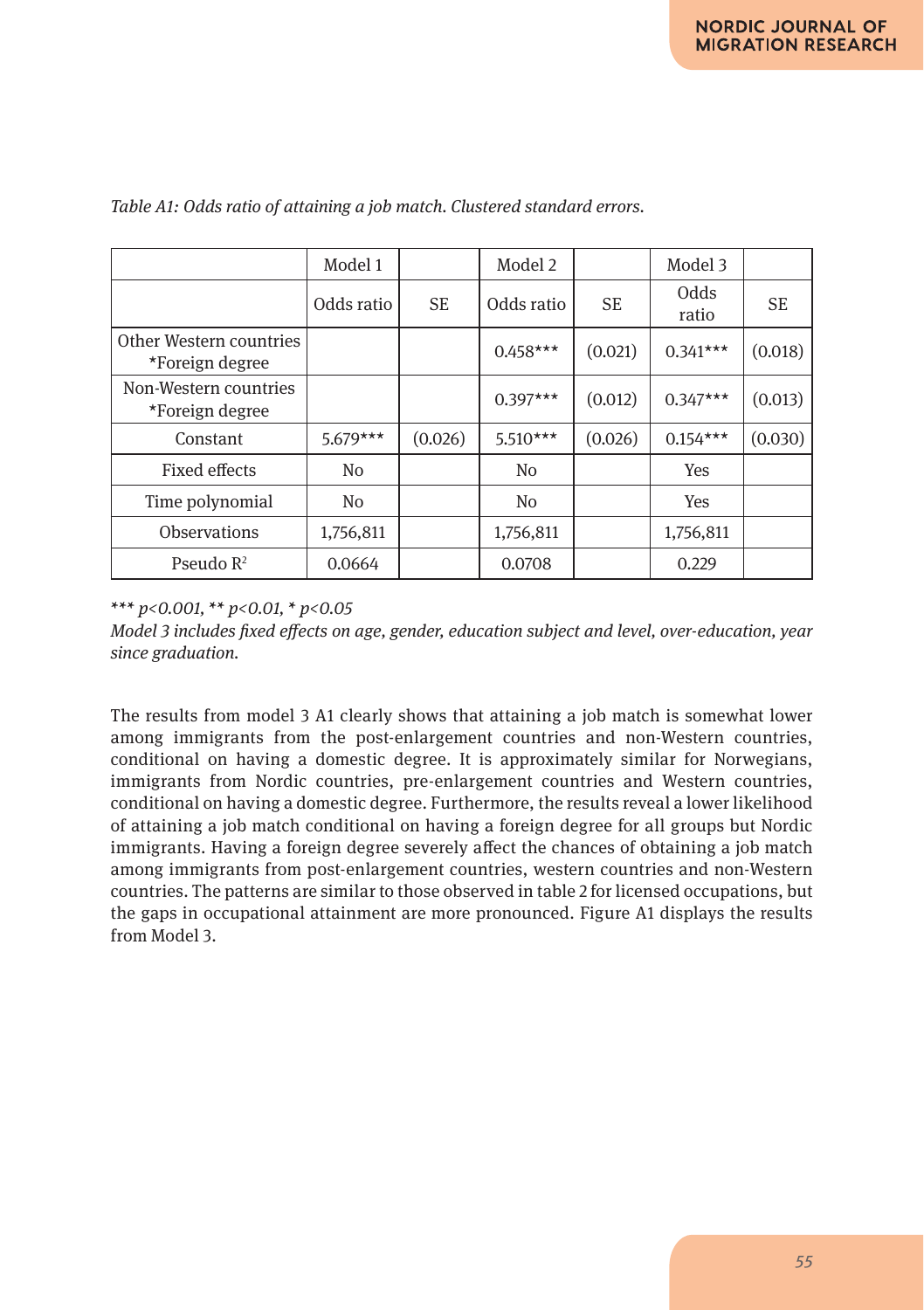

*Figure A1: Probability of attaining a job match.*

### **References**

- Alecu, AI & Drange, I 2016, 'Hvilken betydning har regulering av yrker for yrkesmobilitet i Norge? [Assessing the role of licensure and certifications for occupational mobility in Norway]', *Søkelys på arbeidslivet*, vol. 33, no. 1-2, pp.101-121, DOI:10.18261/ issn.1504-7989-2016-01-02-06
- Andriessen, I, Nievers, E, Dagevos, J & Faulk, L 2012, 'Ethnic discrimination in the Dutch labor market: its relationship with job characteristics and multiple group membership', *Work and Occupations*, vol. 39, no. 3, pp. 237-269, DOI: 10.1177/0730888412444783.
- Arendt, JN, Nielsen, CP & Jakobsen, V 2017, 'The importance of origin and destination country skills for labour market attachment of immigrants from Pakistan, Iran and Turkey', *Nordic Journal of Migration Research*, vol. 6, no. 2, pp. 72-80, DOI:10.1515/ njmr-2016-0015.
- Bach, S 2010, 'Managed migration? Nurse recruitment and the consequences of state policy', *Industrial Relations Journal*, vol. 41, no. 3, pp. 249-266.
- Bol, T & Drange, I 2017, 'Occupational closure and wages in Norway', *Acta Sociologica*, vol. 60, no. 2, pp. 134-157, DOI: 10.1177/0001699316659768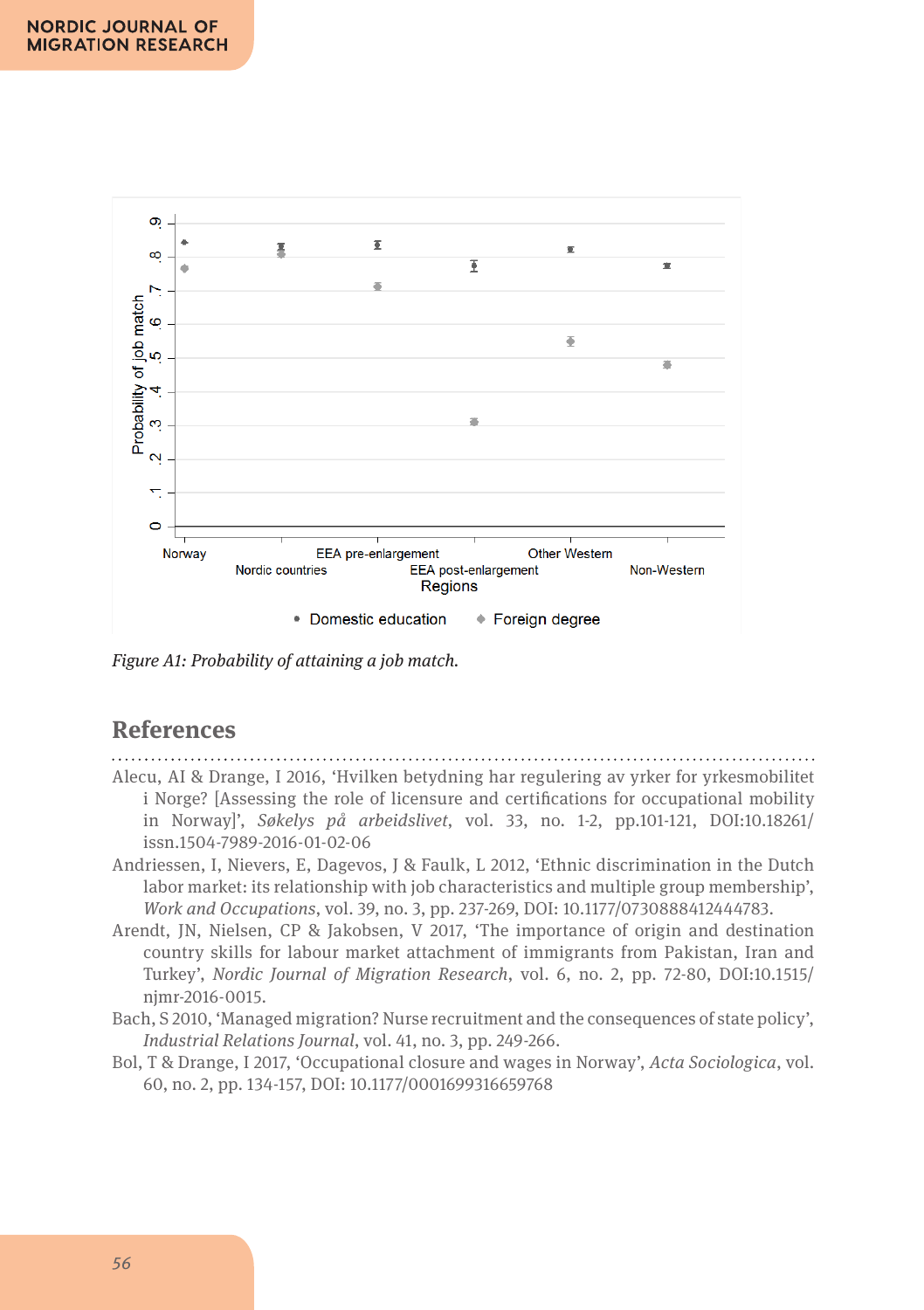- Bol, T & Weeden, KA 2015, 'Occupational closure and wage inequality in Germany and the United Kingdom', European Sociological Review, vol. 31, no. 3, pp. 354-369.
- Boyd, M & Schellenberg, G 2007, 'Re-accreditation and the occupations of immigrant doctors and engineers', *Canadian Social Trends*, vol. 84, pp. 1-10.
- Boyd, M & Thomas, D 2002, 'Skilled immigrant labour: country of origin and the occupational locations of male engineers', *Canadian Studies in Population*, vol. 29, no. 1, pp. 71-99.
- Carter, D & Signorino, C 2010, 'Back to the future: modeling time dependence in binary data', *Political Analysis*, vol. 18, no. 3, pp. 271-292.
- Chavez, K & Bird, BR 2015, 'Occupational licensure and changing barriers to immigrant workforce incorporation', in *How global migration changes the workforce diversity equation*, eds T Fashoyin, M Tiraboschi, F Sperotti, C Tilly & P Manzella, Cambridge Scholar Publications, Newcastle upon Tyne.
- Chiswick, B 1978, 'The Effect of Americanization on the Earnings of Foreign-born Men', *Journal of Political Economy*, vol. 86, no. 5, pp. 897-921, DOI:10.1086/260717
- Chiswick, B & Miller, P 2009, 'The international transferability of immigrants' human capital', *Economics of Education Review*, vol. 28, no. 2, pp. 162-169, DOI:10.1016/j. econedurev.2008.07.002.
- Chiswick, B, Lee, YL & Miller, P 2005, 'A longitudinal analysis of immigrant occupational mobility: a test of the immigrant assimilation hypothesis', *International Migration Review*, vol. 39, no. 2, pp. 332-353, DOI:10.1111/j.1747-7379.2005.tb00269.x.
- de Veer, A, den Ouden, DJ & Francke, A 2004, 'Experiences of foreign European nurses in the Netherlands', *Health Policy*, vol. 68, no. 1, pp. 55-61, DOI:10.1016/j.healthpol.2003.08.006.
- Demireva, N 2011, 'New migrants in the UK: employment patterns and occupational attainment', *Journal of Ethnic and Migration Studies*, vol. 37, no. 4, pp. 637-655, DOI:10.1 080/1369183X.2011.545308.
- Drange, I 2013, 'Early-Career Income Trajectories Among Physicians and Dentists: The Significance of Ethnicity', *European Sociological Review*, vol. 29, no. 2, pp. 346-358, DOI: 10.1093/esr/jcr071
- Drange, I 2014, 'Degrees of Closure and Economic Success in the Norwegian Labour Market: Field of Study and Non-Western Immigrant Performance', *Journal of Education and Work*, vol. 29, no. 4, pp. 402-426, DOI: 10.1080/13639080.2014.976186
- Drange, I & Helland, H 2018, 'The Sheltering Effect of Occupational Closure? Consequences for Ethnic Minorities' Earnings', *Work and Occupations*, (a-head of print), DOI: 10.1177/0730888418780970
- Fleischmann, F & Dronkers, J 2010, 'Unemployment among immigrants in European labour markets: an analysis of origin and destination effects', *Work, Employment and Society*, vol. 24, no. 2, pp. 337-354.
- Forcier, M, Simoens, S & Giuffrida, A 2004, 'Impact, regulation and health policy implications of physician migration in OECD countries', *Human Resources for Health*, vol. 2, no. 1, p. 12.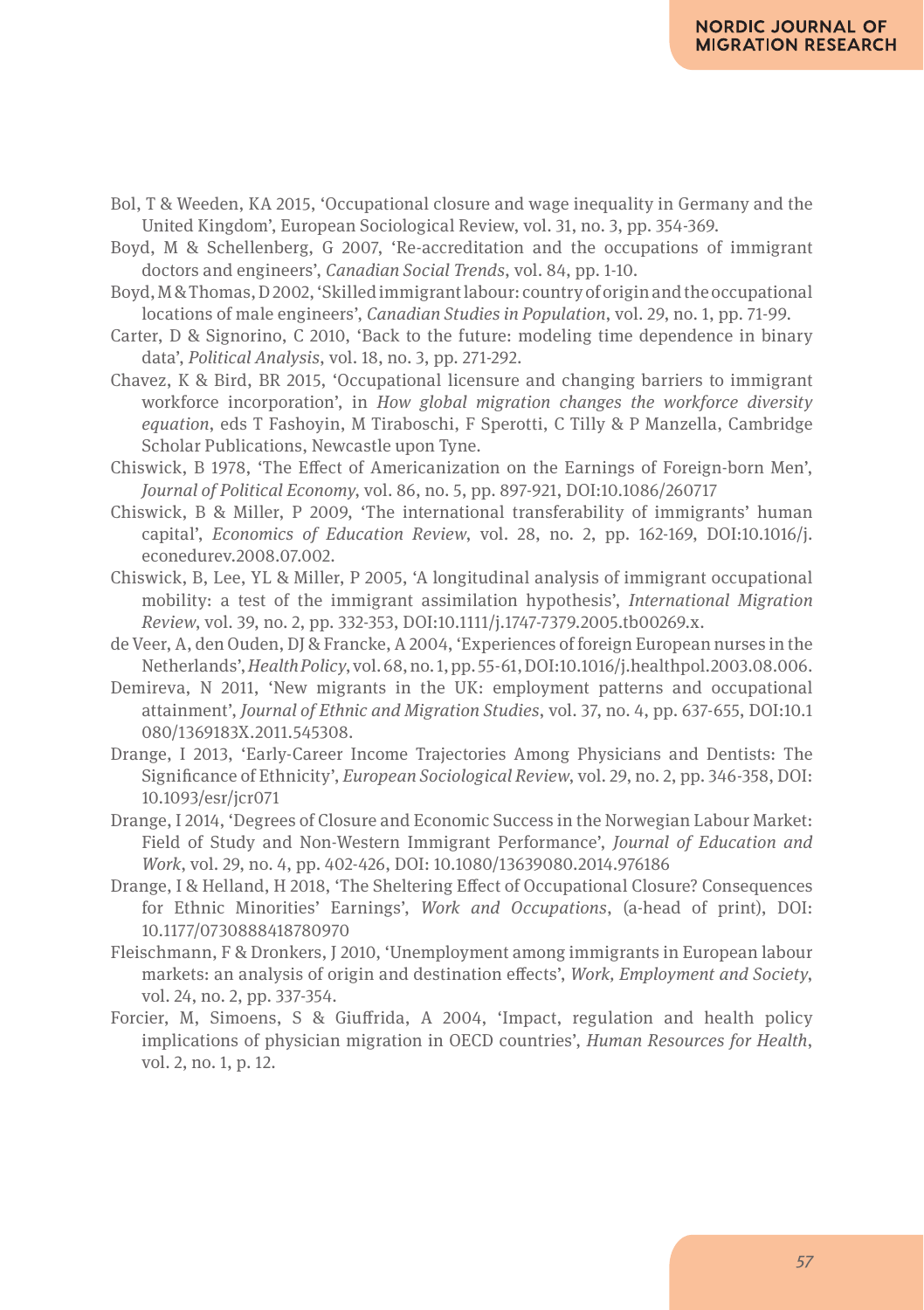- Frank, K 2013, 'Immigrant employment success in Canada: examining the rate of obtaining a job match', *International Migration Review*, vol. 47, no. 1, pp. 76-105, DOI:10.1111/ imre.12014.
- Girard, M & Smith, M 2013, 'Working in a regulated occupation in Canada: an immigrant– native born comparison', *Journal of International Migration and Integration*, vol. 14, no. 2, pp. 19-24.
- Gomez, R, Gunderson, M, Huang, X & Zhang, T 2015, 'Do Immigrants Gain or Lose by Occupational Licensing?', *Canadian Public Policy*, vol. 41, Issue supplement 1, pp. S80- S97, DOI:10.3138/cpp.2014-028
- Government of Norway, 'Draft bill no. 29. 2007. For consent to the approval of the EEA Joint Committee Decision No. 142/2007 of 26 October 2007 on the incorporation into the EEA Agreement of Directive 2005/36/EC on the recognition of professional qualifications', https://www.regjeringen.no/contentassets/1c8ae4b81923482e8417fc5e21c2735b/no/ pdfs/stp200720080029000dddpdfs.pdf (accessed July 2016).
- Karlsen, H 2012, 'Gender and ethnic differences in occupational positions and earnings among nurses and engineers in Norway: identical educational choices, unequal outcomes', *Work, Employment & Society*, vol. 26, no. 2, pp. 278-295.
- Kleiner, MM 2006, *Licensing Occupations: Ensuring Quality or Restricting Competition?* WE Upjohn Institute.
- Kogan, I 2006, 'Labor markets and economic incorporation among recent immigrants in Europe', *Social Forces*, vol. 85, no. 2, pp. 697-721.
- Koumenta, M, Humphris, A, Kleiner, M & Pagliero, M 2014, *Occupational regulation in the EU and UK: prevalence and labour market impacts*. Queen Mary University of London, London.
- Midtbøen, AH 2015, 'Ethnic penalties in western labour markets', *Nordic Journal of Migration Research*, vol. 5, no. 4, pp. 185-193, DOI:10.1515/njmr-2015-0022.
- Midtbøen, AH 2015, 'The context of employment discrimination: interpreting the findings of a field experiment', *The British Journal of Sociology*, vol. 66, no. 1, pp. 193-214, DOI:10.1111/1468-4446.12098.
- Mood, C 2010, 'Logistic regression: why we cannot do what we think we can do, and what we can do about it', *European Sociological Review*, vol. 26, no. 1, pp. 67-82.
- Norges Offentlige Utredninger (NOU) 2011, *Bedre integrering mål, strategier og tiltak [Better integration – aims, strategies and measures]*. Barne-, likestillings- og inkluderingsdepartementet, Oslo.
- Peterson, BD, Pandya, SS, & Leblang, D 2014, 'Doctors with borders: occupational licensing as an implicit barrier to high skill migration', *Public Choice*, vol. 160, no. 1., pp 45-63. DOI:10.1007/s11127-014-0152-8
- Pichler, F 2011, 'Success on European labor markets: a cross-national comparison of attainment between immigrant and majority populations', *International Migration Review*, vol. 45, no. 4, pp. 938-978, DOI:10.1111/j.1747-7379.2011.00873.
- Rambøll 2009, *Kartlegging: godkjenningsordninger for lovregulerte yrker [Mapping:Recognition for regulated occupations]*. Arbeids- og inkluderingsdepartementet.